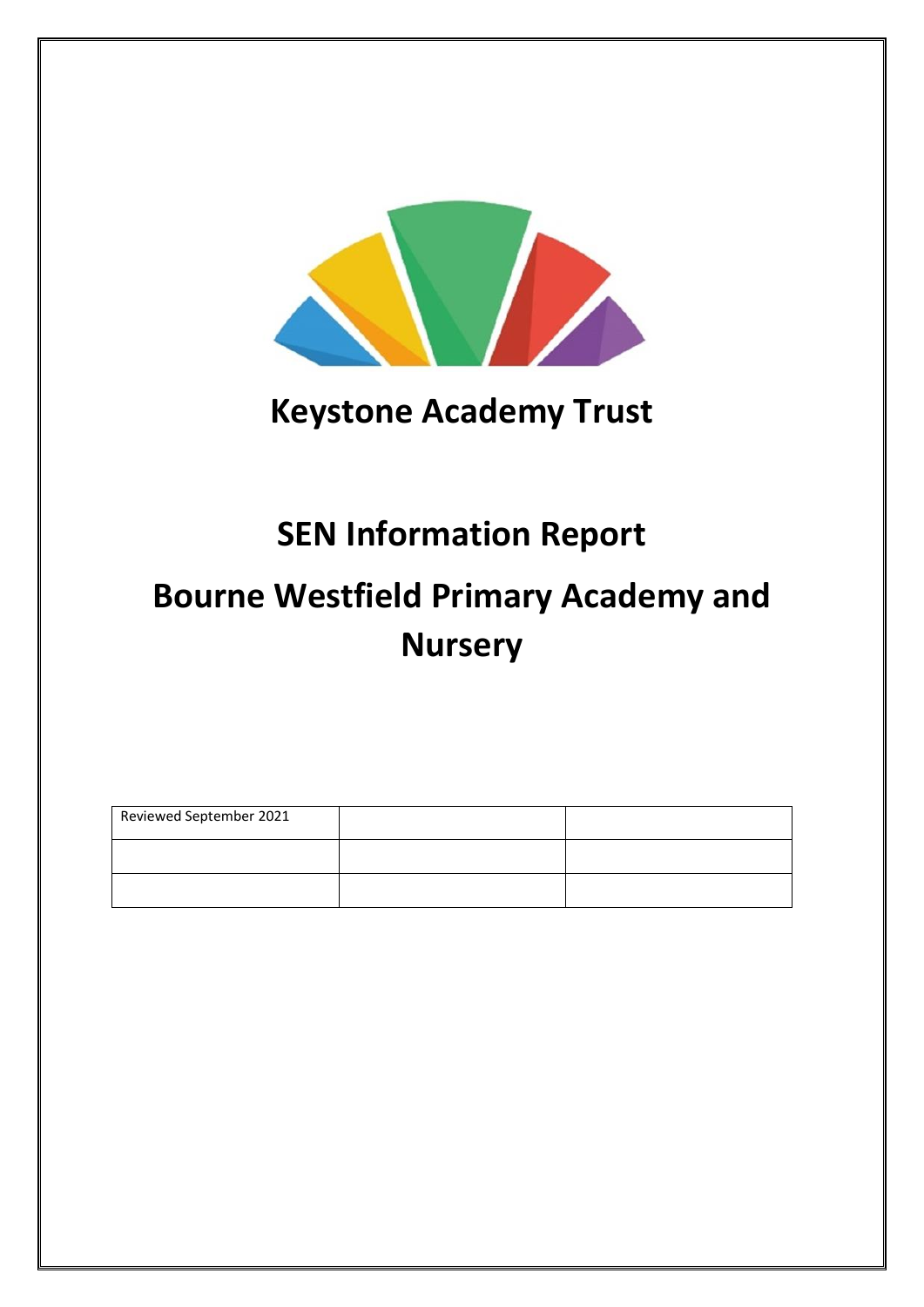### What is an SEN Information Report?

A Special Educational Needs (SEN) Information Report should help children, young people and their families understand the support and provision available to children and young people with special educational needs and/or disability (SEND) in a school.

The Children and Families Act 2014 sets out in law that all children, young people and their families can access the right support and provision to meet their needs. The SEN Information Report should therefore help families to make good choices about what provision and support is best for their child. Throughout the duration of a school placement, the SEN Information Report should continue to be a source of information about how the setting implements its SEND Policy.

Our Keystone Academy Trust SEN Information Report should answer all the questions that you may have about how we meet the needs of our pupils with special educational needs and/or disabilities. As a Trust, we have the same high aspirations for all our pupils, and so our policies and procedures are the same across each school. However, each school within our Trust has its own distinct personality, and so each school's SEN Information Report will be slightly different.

## What is a 'Special Educational Need' (SEN)?

A Special Educational Need (SEN) is a difficulty or barrier that affects a child's ability to learn and to access the curriculum.

According to the SEND Code of Practice 2015:

'A pupil has SEN where their learning difficulty or disability calls for special educational provision, namely provision different from or additional to that normally available to pupils of the same age.'

# What is a disability?

A Disability is a long term health condition which causes a difficulty or barrier to learn or to access the curriculum.

The Equality Act 2010 defines disability as when a person has a 'physical or mental impairment which has a substantial and long term adverse effect on that person's ability to carry out normal day to day activities.'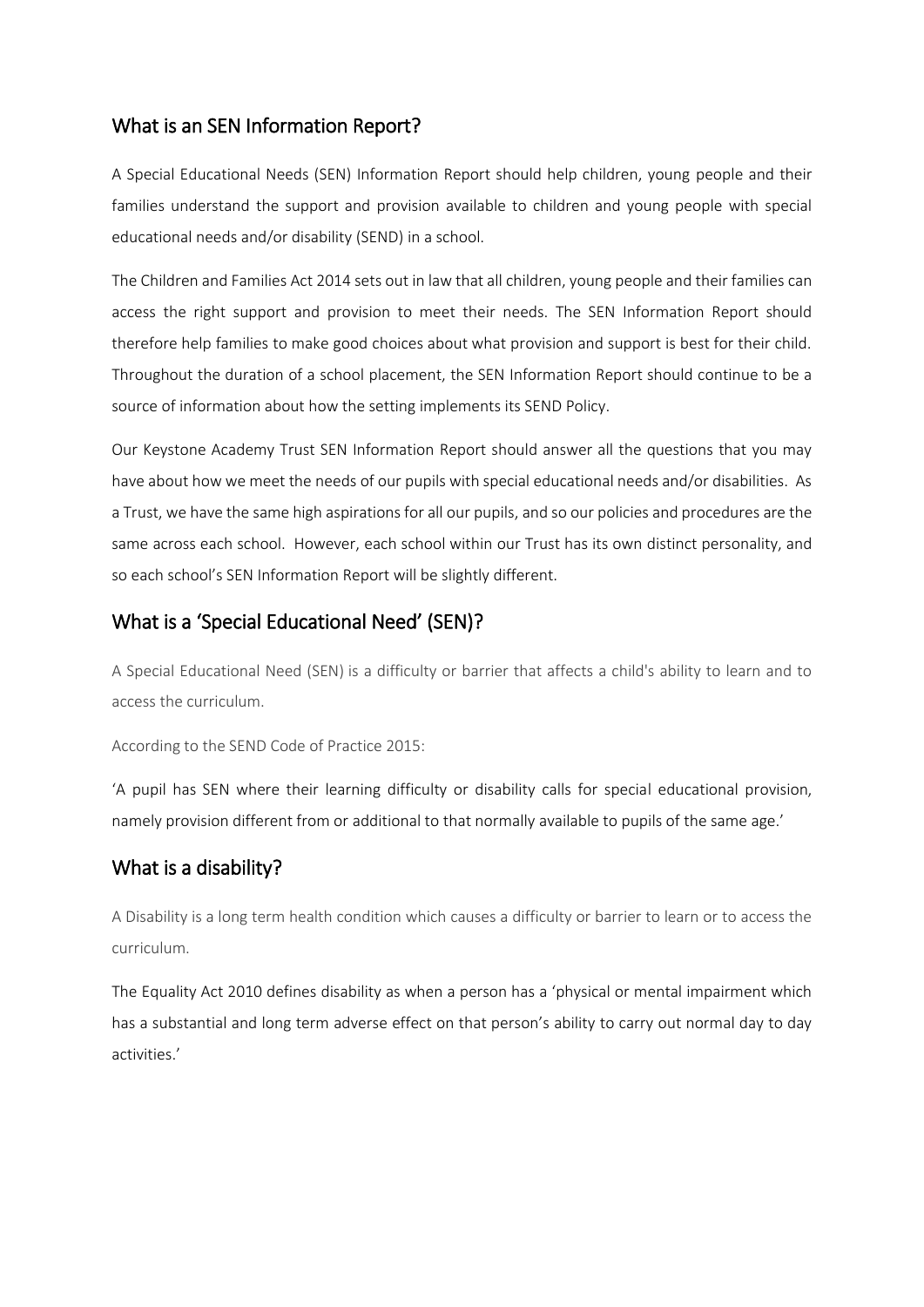# Who do I speak to if I think my child has special educational needs and/or a disability or if they already have been identified as having SEND?

If you have any general concerns about your child, you should always speak with your child's class teacher or key worker in the first instance, as they will probably be able to give you the information that you need. If you have some more specific questions relating to Special Educational Needs (SEN) which the teacher is unable to answer, then you will need to speak with the Special Educational Needs Co-ordinator (SENCo). Class teachers and staff will also speak with the SENCo if they have any concerns about your child.

### What is a SENCo?

The SENCo is responsible for anything relating to 'Special Educational Needs and Disabilities' (SEND) within the school. They make sure that any special educational needs are identified and that the right support is put in place to help our pupils. Other duties include:

- Supporting staff
- Supporting parents/carers
- Making referrals to Outside Agencies
- Linking with Outside Agencies, gathering advice and making sure that it is put in place
- Providing the correct help and equipment for pupils
- Linking with other schools to support transitions
- Linking with the SEND Team at the Local Authority

# Who is the SENCo at the school and how can they help?

The SENCo at our school is Mrs Sharon Humphreys. Mrs Natasha Binns is also a SENCo and works part time to support Mrs Humphreys. Mrs Amy Burton oversees SEND provision in our nursery setting. You can either telephone or email the nursery or school to make an appointment should you wish to speak with them about your child.

Mrs Humphreys, Mrs Binns and Mrs Burton will be able to offer advice about how to identify if your child has any special educational needs and what support they might need. They can make direct referrals to many Outside Agencies and lead multi-agency meetings to make sure that your child's needs are met in school. They can also provide advice about any family needs and suggest who can help.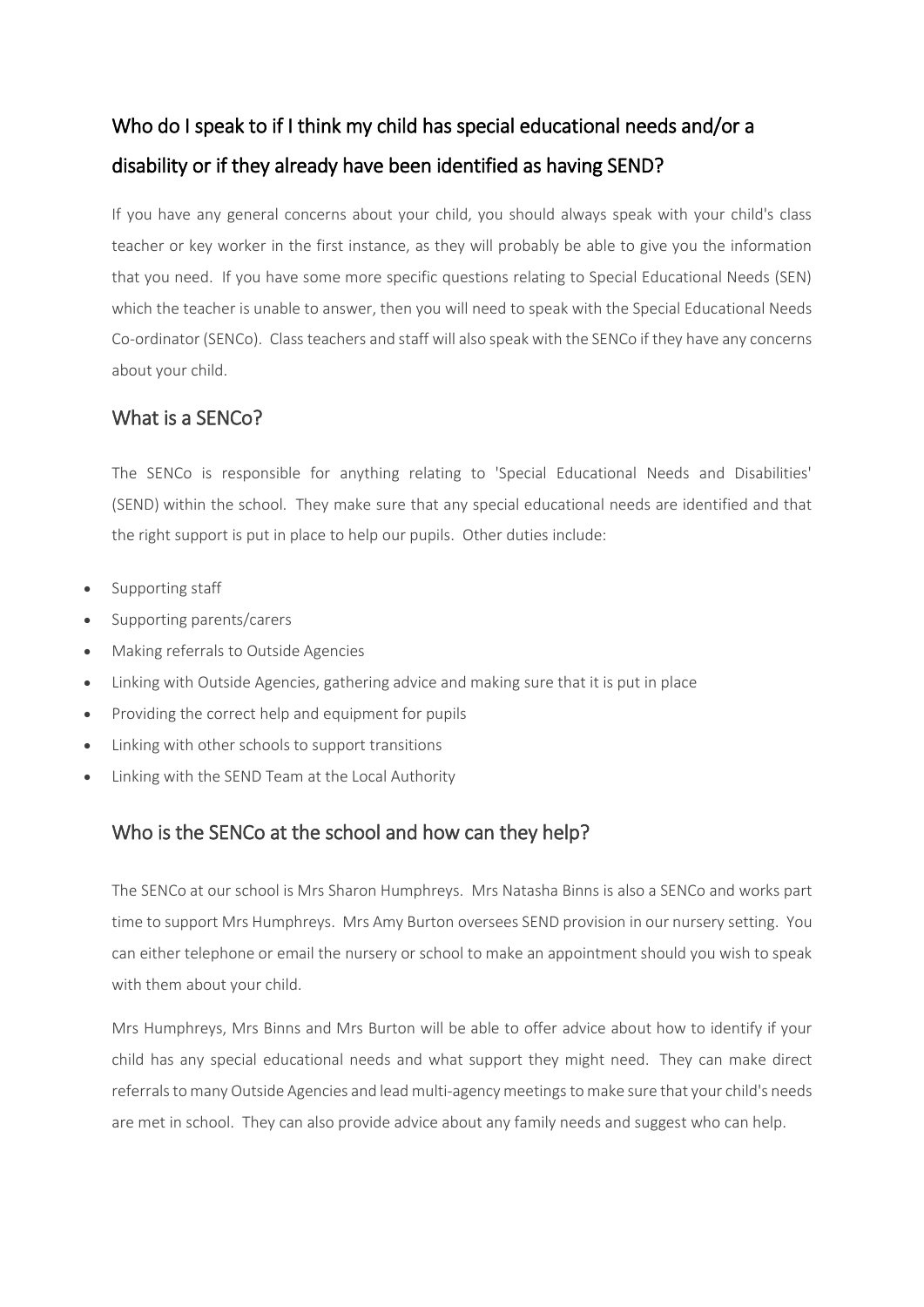# How will you know if my child has a special educational need and/or disability?

The SENCo in agreement with the Headteacher and class teacher/key worker, will make the decision that a child has SEN and needs extra support to help them to learn. This is not a medical diagnosis, only a recognition that the child is finding it harder to learn than other children of the same age, despite extra support. The child will be placed on our 'Special Educational Needs and Disability (SEND) Register' in discussion with parents/carers so that we can outline the support that they need. You can read our school's SEND policy for more information, which can be found on our school's website.

# What is a SEND Register?

This is a list of all the pupils in the school and class who have special educational needs (SEN) and/or a disability. This makes it easier for the SENCo and staff to monitor those pupils who need extra help.

If your child is placed on the SEND Register, then they will start to receive extra help. This will be set out on an Individual Education Plan (IEP) so that you can see what help your child is receiving and how often.

Some pupils with significant needs will always be on the SEND Register because they will always need help. Other pupils may only need help for a short amount of time and if they no longer need any help, then they will be removed from the SEND Register in discussion with parents/carers.

# How do I get a 'diagnosis' for my child?

Pupils do not receive a 'diagnosis' of special educational needs. Pupils only receive a diagnosis if they have a specific difficulty. A specific difficulty is something that can be identified by an expert/medical practitioner, to be a particular barrier to learning, such as Dyslexia, a social communication need, ADHD or a medical need. (This is not an exhaustive list)

If you are concerned that your child has a specific difficulty such as ADHD or Autism, the SENCo can make a direct referral to the Community Paediatrician based at the school's local hospital. If the referral is accepted, you will receive an appointment with a paediatrician, who will give you further information and an assessment may begin.

If you are concerned that your child has a learning difficulty such as Dyslexia, the SENCo can make a referral to a Specialist Teacher. Our school buys in the services of a Specialist Teacher from the Local Authority. She can identify if a pupil has difficulties consistent with Dyslexia and provide advice about how best to support their needs.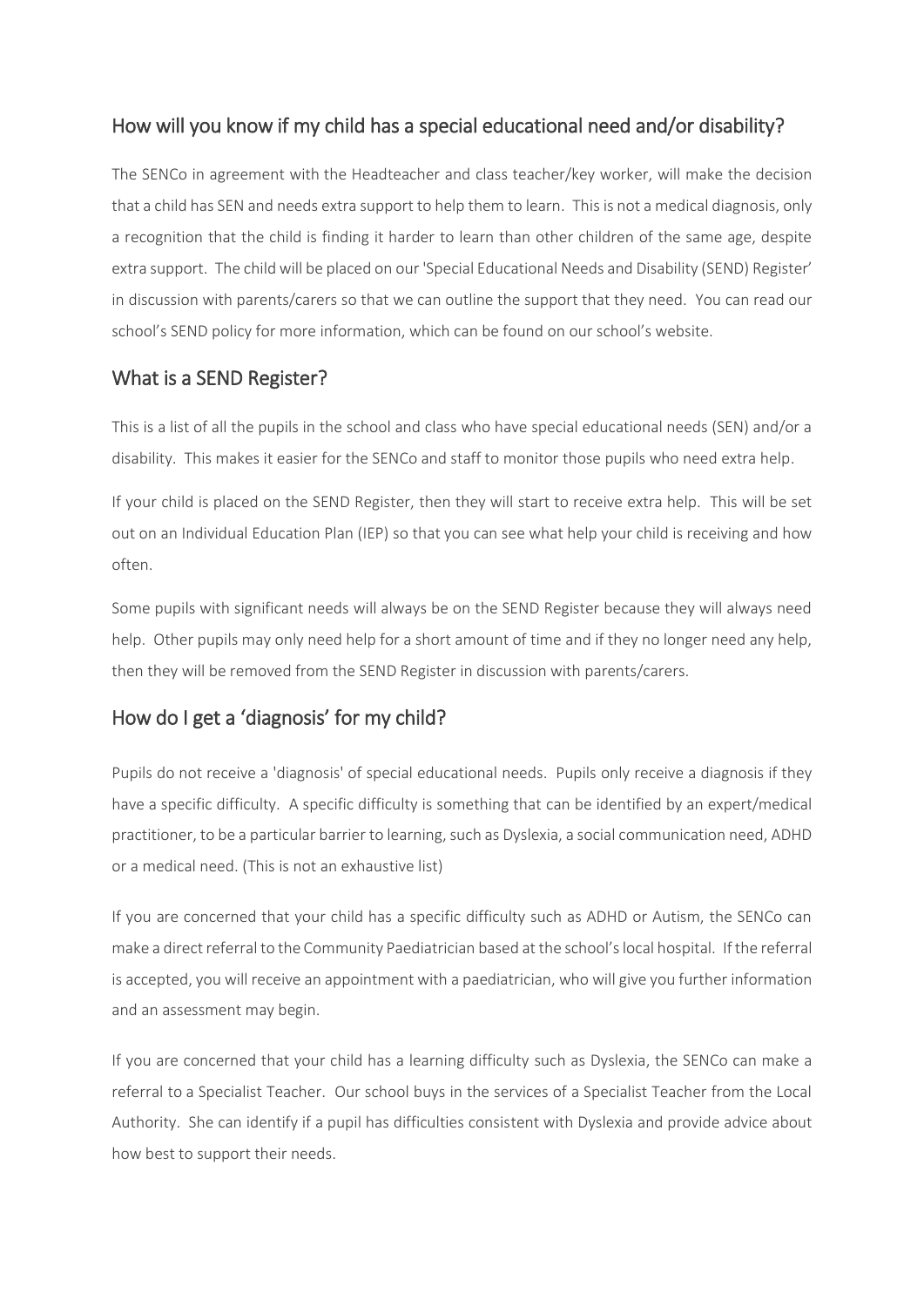If you are concerned that your child has a speech and language difficulty, the SENCo can make a referral to the 'Speech and Language Therapy Service' (SALT). A therapist may then assess and identify if your child has a specific speech and/or language difficulty and provide advice about how best to support their needs.

Children in nursery may also benefit from the involvement of the Early Years Specialist Teacher if required.

Referral time can vary depending upon the agency involved. Referrals to the NHS (Community Paediatrics and Speech and Language Therapy Service) take considerably longer; on average it can take between three to four months to receive an appointment. Not all pupils will receive a diagnosis and/or decision. Where diagnoses are made, this can take a considerable time depending upon the individual. In many cases, a diagnosis follows several appointments, which could take more than a year.

We do not wait until a diagnosis has been made to put support in place, since this can be a very long process. If it is very clear that your child has a difficulty and is struggling to learn, we will do everything that we can to help them.

If a diagnosis is made, we will ask advice from the relevant Outside Agencies about how best to help your child. This advice will be identified on your child's Individual Education Plan and shared with you and/or discussed at a meeting. We will put this advice in place straight away or once the relevant resources/equipment have been purchased.

# How will the school help my child to access the curriculum if they have special educational needs and/or a disability?

It doesn't matter at what point we or someone else has identified that your child has special educational needs and/or a disability, we will put extra support in place to help your child at our school as quickly as possible.

Each child's needs are unique and so each child will receive different support, depending upon their specific needs, to make sure that they can access every lesson. The Special Educational Needs Coordinator (SENCo) and class teacher/keyworker will decide which strategies and resources are appropriate to support your child's needs. Where Outside Agencies are involved, they will provide advice about how best to support your child's needs. Special Educational Needs (SEN) are divided into four areas. Below are some examples of what our school can provide to make sure that each child accesses learning: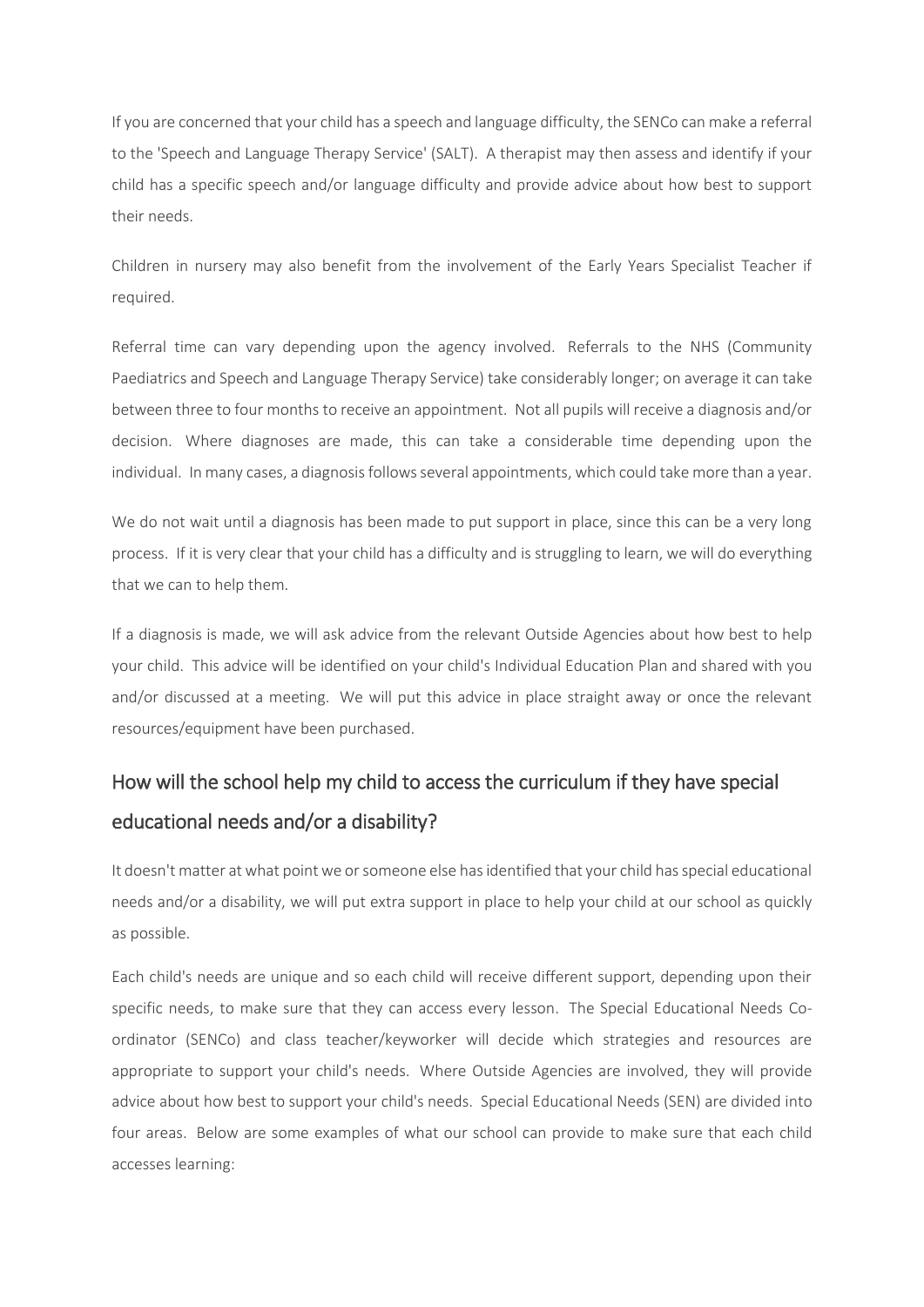#### Cognition and Learning (Learning Need)

- Different approaches to learning, e.g. visual, hands-on
- Different work expectations, matched to the child's ability
- Different/extra resources, e.g. word cards, number squares
- Special Literacy or Numeracy programmes, e.g. Sound Linkage, Precision Teaching, 1<sup>st</sup> Class at Number, Success@Arithmetic
- Access to Clicker 8
- Extra adult support, group work, individual support

#### Communication and Interaction (Speech and Language)

- Resources provided by the Speech and Language Therapy Service First Call
- Communication and language games Wellcomm
- Social skills games and intervention programs Talkabout and Socially Speaking
- Lego Based Therapy
- Specific Speech and Language programmes provided by the Speech and Language Therapy Service
- Use of Makaton an early sign language tool

#### Social, Emotional and Mental Health

- Pastoral Support Plans which outline a pupil's difficulties and the best strategies to use to help them
- Trauma Informed Approach and Restorative Practice
- Lego Based Therapy
- Social skills games
- Reward strategies
- Access to a qualified child counsellor

You can read our Anti-bullying policy, Behaviour policy and Equality policy for issues relating directly to bullying, behaviour and stereo-typing which can be found on our school's website.

#### Medical, Physical and Sensory Needs

- Specialist equipment such as seating, writing slopes, pencil grips and calmers
- Sensory circuits
- Specialist training from outside agencies, such as specialist nurse for pupils with disabilities and teachers of the hearing and/or visually impaired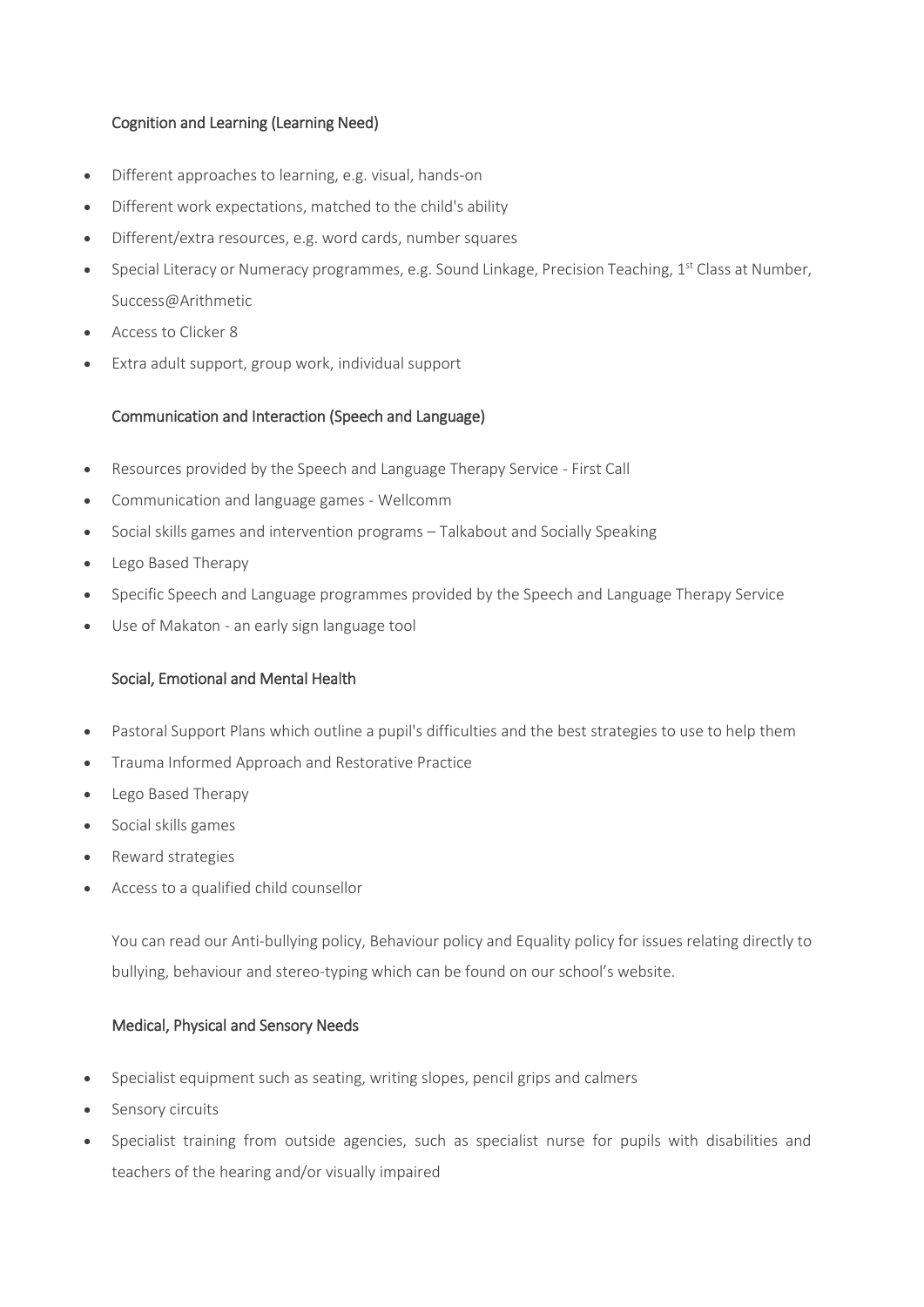Our Keystone Academy Trust Provision Map also shows all the adaptations that we make to ensure that all pupils, including those with SEND, can engage in learning. (appendix 1)

# What equipment and resources does the school have to help my child?

Over the years we have supported many pupils with significant difficulties and so we have lots of equipment and resources already in school. Below are some examples.

- Disabled toilet
- Sensory circuits
- Seating cushions, wedges and specialist seating
- Writing slopes
- Magnifying domes
- Coloured overlays
- Pencil grips and specialist writing pens
- Calmers (squeezy/stress balls etc.)
- Sand timers
- Physiotherapy equipment, e.g. gym mats and gym balls

# What enhanced adult support is available?

If the SENCo and Headteacher feel that they have put lots of extra support in place and it is not helping your child to make progress, we may consider giving your child extra group or individual support. The amount of support that they receive would be different for every child depending on their specific needs and how much progress they have made. Normally a child would have lots of Outside Agency support before we would decide to provide extra adult support. We would discuss any extra adult support with you at review meetings so that we can ask for advice from the professionals involved.

# How will you make sure that my child can take part in all school activities?

We make the following adaptations and reasonable adjustments to ensure that all pupils' needs are met, through:

- Adapting our curriculum to ensure that all pupils are able to access it, for example; grouping, individual support, practical approaches, lesson content etc.
- Adapting our resources and staffing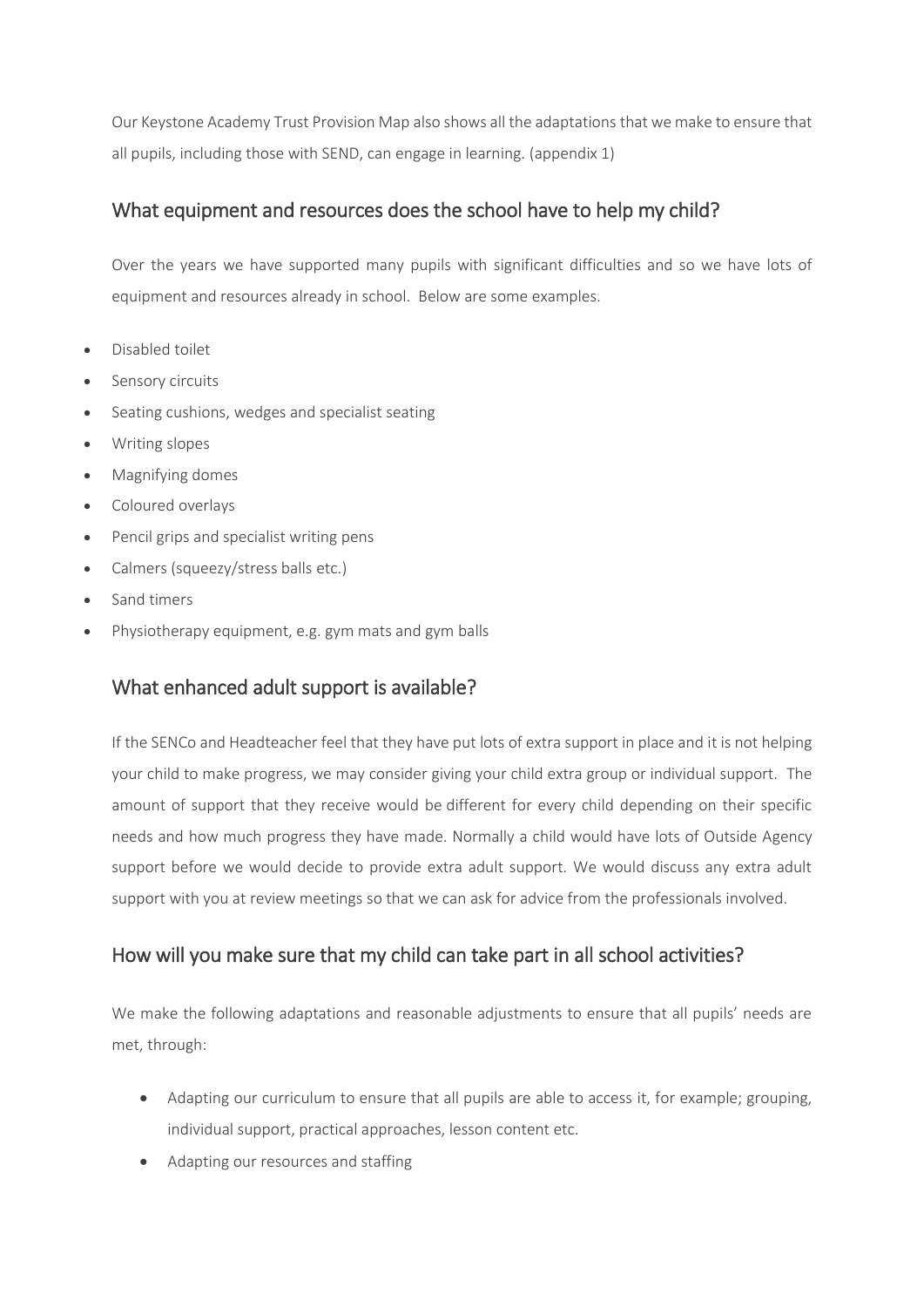- Use of equipment such as; laptops, i-pads, visual aids, social stories, coloured overlays, larger font etc.
- Adapting our teaching, for example; giving longer processing times, pre-teaching of vocabulary, post teaching for understanding etc.

Staff always work hard to plan lessons and activities that all children can take part in, to achieve their potential. Any strategies and professional advice identified on the child's personalised plan, whether medical, behavioural or academic, will be put in place to allow lessons and activities to be accessible.

We always make reasonable adjustments for pupils and their parents/carers, where we can. We work closely with parents/carers and any outside agencies who give us advice about how to best support each child, so that they can take part, this includes school trips and residentials.

# Is the school accessible if my child has a disability?

We have made lots of adjustments to our school to help pupils with a disability. Most external doorways have ramps for those with walking disabilities. We have a disabled toilet and corridors are sufficiently wide for anyone in a wheelchair. There is also disabled car parking available. You can read our school's Accessibility Plan for more information, which can be found on our school's website.

# What training and expertise does your school have?

We know how important it is that our staff are well trained and knowledgeable about how to support pupils with SEND and specific difficulties so that we can offer the best opportunities. Therefore the majority of our staff are regularly trained in the following areas:

- Dyslexia
- Autism
- ADHD
- Attachment Disorder
- Speech and Language
- Social, Emotional and Mental Health needs, including Adverse Childhood Experiences (ACEs)
- Hearing Impairments
- Visual Impairments
- Epipen training
- First Aid (some staff trained Paediatric First Aid)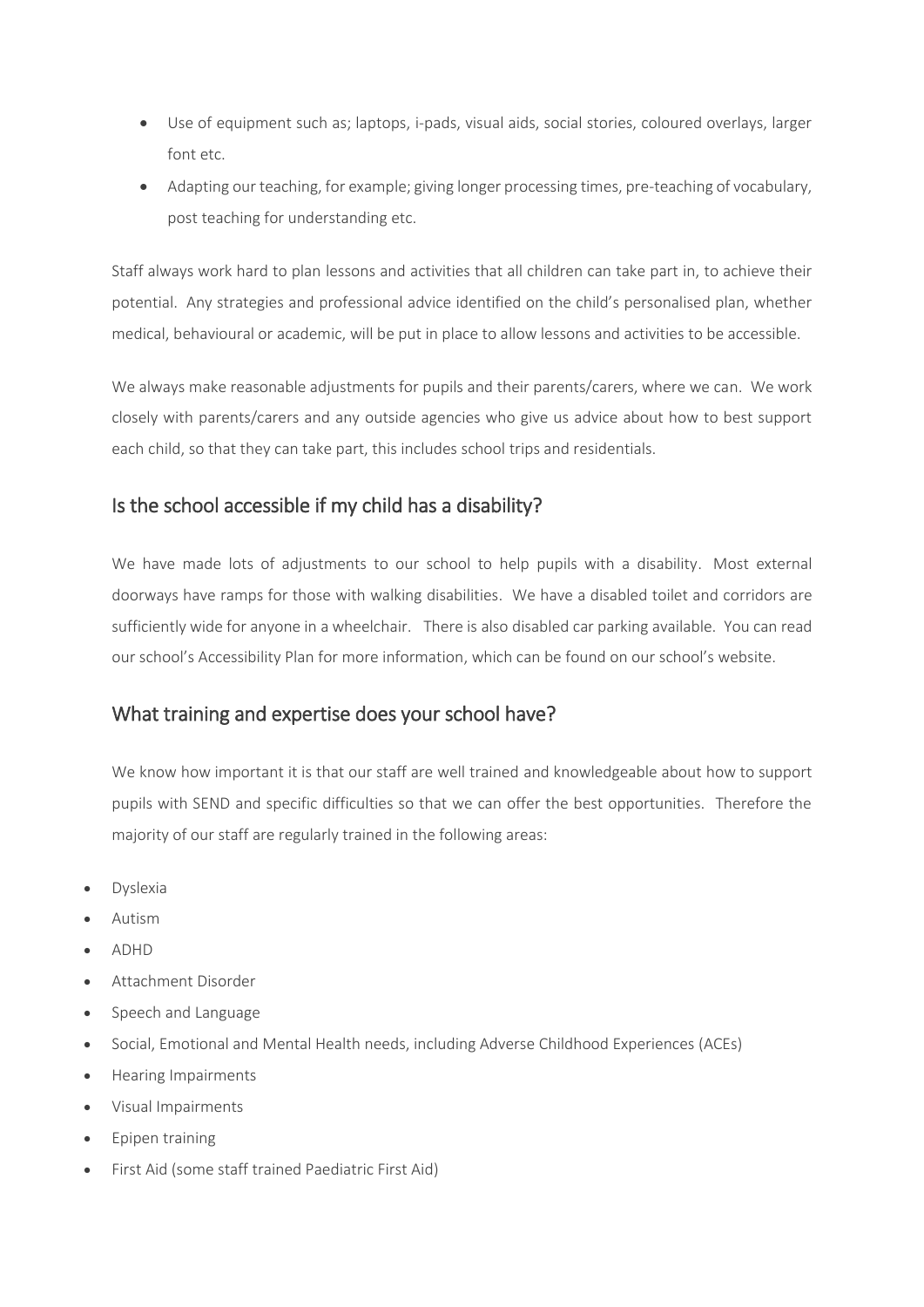Other key members of staff have also had the following training, although this is not an exhaustive list:

| <b>Staff members</b>               | Training/Qualification                                   |  |
|------------------------------------|----------------------------------------------------------|--|
| Natasha Binns and Sharon Humphreys | National SENCo Award                                     |  |
| Sharon Humphreys                   | Primary Education Degree specialising in SEND            |  |
|                                    | Makaton (Level 1,2 and Safeguarding)                     |  |
|                                    | TEAACH training (Approach to Autism)                     |  |
|                                    | Making Sense of Autism, Good Autism Practice,            |  |
|                                    | Leading Good Autism Practice (AET levels 1-3)            |  |
| Angela Pinchin                     | Qualified Child Counsellor                               |  |
| Gayle Williams                     | ELKLAN Speech and Language Therapy                       |  |
| Sharon Burgwine-Jones              |                                                          |  |
| Karen Brooke                       | Level 4 qualification in supporting literacy in learners |  |
|                                    | with dyslexia                                            |  |
|                                    | Level 4 qualification in developing numeracy skills in   |  |
|                                    | learners with dyslexia and dyscalculia.                  |  |
| Kylie Giles                        | Makaton level 1 and 2                                    |  |
| Becky Bradnam                      | Early Years Senco Training                               |  |
|                                    |                                                          |  |
| Amy Burton                         | Encouraging Positive Behaviour in the Early Years        |  |
|                                    | SEN Issues - Policy and Practice                         |  |
|                                    | <b>VSEND training</b>                                    |  |
| Clare Tapscot                      | <b>VSEND Training</b>                                    |  |
| Sharon Humphreys                   | Lego Base Therapy (Educational Psychology Training)      |  |
|                                    |                                                          |  |
| Lisa Wright-Lakin                  |                                                          |  |
| All teaching and SLT staff         | <b>Restorative Practice</b>                              |  |
| All teaching staff                 | Making Sense of Autism (Level 1 AET)                     |  |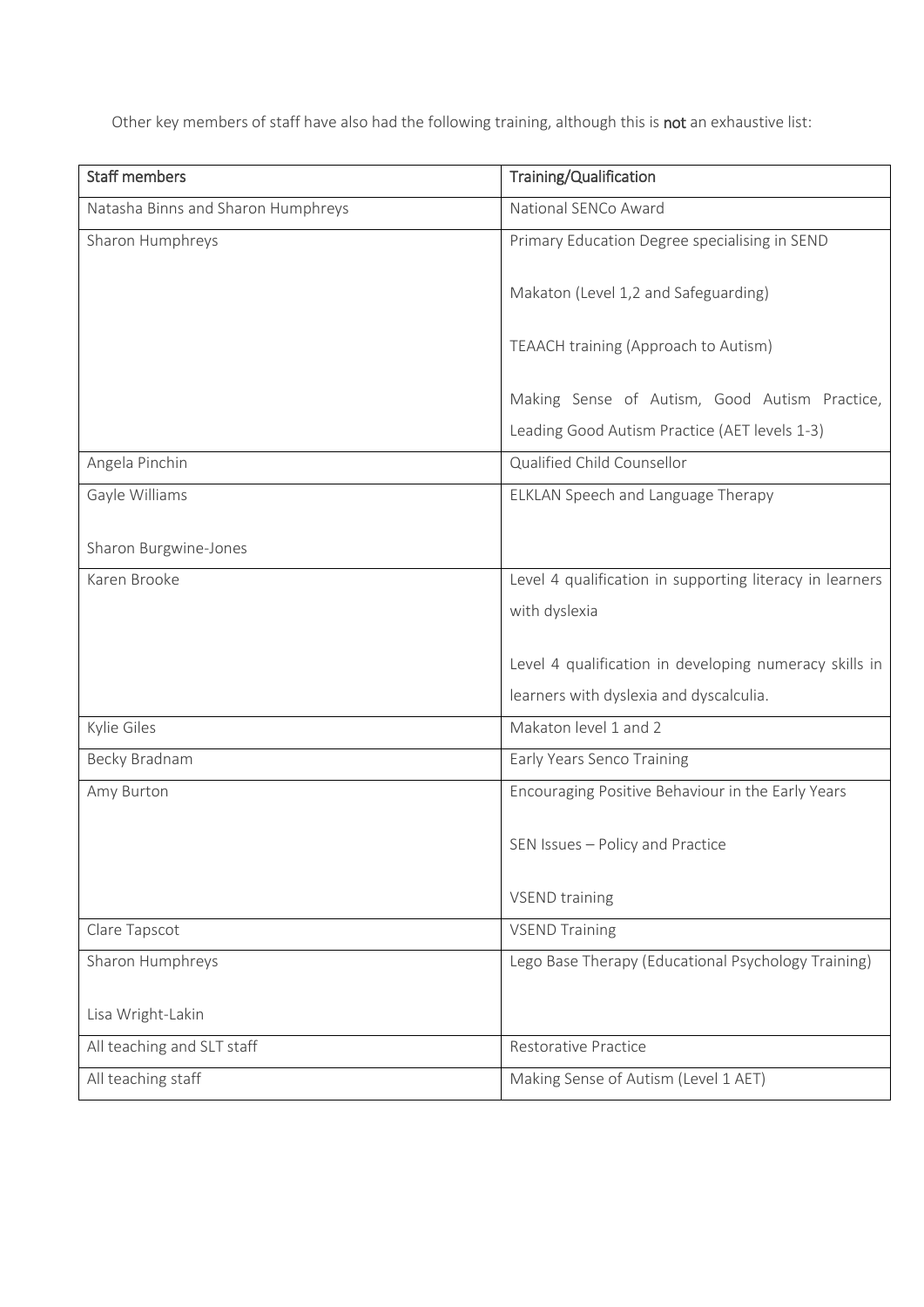Our school also provides the following specialisms:

- Qualified Child Counselling
- **•** Sensory Circuits
- Lego Based Therapy

### Do you use any expertise from outside the school?

The SENCo would normally decide that the school needs advice from an Outside Agency because the support already put in place has not helped the pupil to make enough progress. This would be discussed with the parent/carer and a joint decision would be made and parental agreement given.

An Outside Agency is an agency, service or profession used by the school to offer advice about how best to support a pupil's needs. The SENCo can refer to most of these agencies directly. Most agencies used by the school are to provide expert advice, but the SENCo can also refer to, or advise you about, services that can support a parent/carer or family. Most referrals will require parental/carer permission and a referral form will need to be signed. The school cannot access agency support without this permission. Our school uses the following Outside Agencies:

#### Cognition and Learning (Learning Needs)

- Educational Psychologist Assessed or observed within the school setting to provide advice about educational needs
- Specialist Teacher Assessed within the school setting. The assessment then outlines a pupil's strengths and weaknesses and can identify, for example, Dyslexia

#### Communication and Interaction (Speech and Language)

 Speech and Language Therapy Service (SALT) - Pupils can be seen either by appointment at the hospital or assessed within the school setting

#### Social, Emotional and Mental Health

- Behaviour Outreach Support Service (BOSS) Assessed or observed within the school setting to provide advice for social, emotional and behavioural needs
- Counsellor Direct work provided to support the pupil's emotional or mental health needs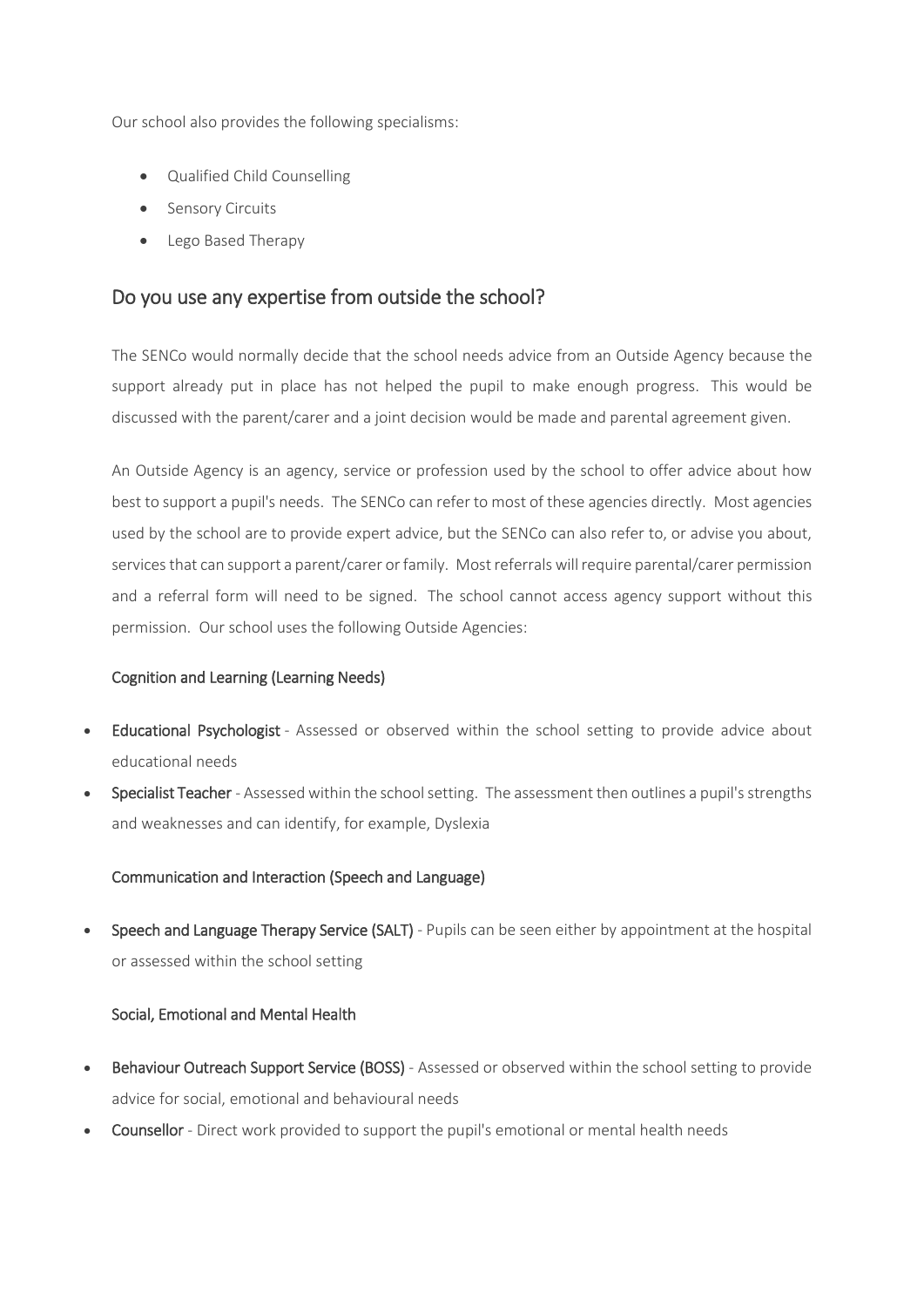- Child and Mental Health Service (CAMHS) Support will normally be provided in the hospital setting to support the pupil's emotional or mental health needs
- Working Together Team Observed within the school setting to provide advice about social, communication or behavioural needs, including Autism
- Healthy Minds -Provides emotional wellbeing support for children and young people up to 19 years old

#### Medical, Physical and Sensory Needs

- Community Paediatrics (NHS) They provide medical advice and can diagnose specific difficulties such as ADHD and Autism. Pupils would be seen by appointment at a local hospital
- Teacher of the Hearing Impaired They provide advice to the school about how to support a pupil with a hearing impairment
- Teacher of the Visually Impaired They provide advice to the school about how to support a pupil with a visual impairment
- Physiotherapist The SENCo cannot refer directly to this service, but a referral can come from a GP or Paediatrician. They provide advice about physical difficulties (gross motor)
- Occupational Therapist The SENCo cannot refer directly to this service, but a referral can come from a GP or Paediatrician. They provide advice about physical difficulties (fine motor)
- Children and Young People's Nursing Team (0-19 Team) They can provide advice within their clinics often at the local hospital, within the family home or within the school setting

#### Other services

- Lincolnshire SEND Team
- **•** Early Years Specialist Teaching Team
- **•** Health Visitor
- Targeted Youth Support Workers
- **•** Family Action
- BRIC (Formally Home Start)
- Young Carers
- Youth Offending Service
- Ethnic Minority and Traveller Education Team (EMTET)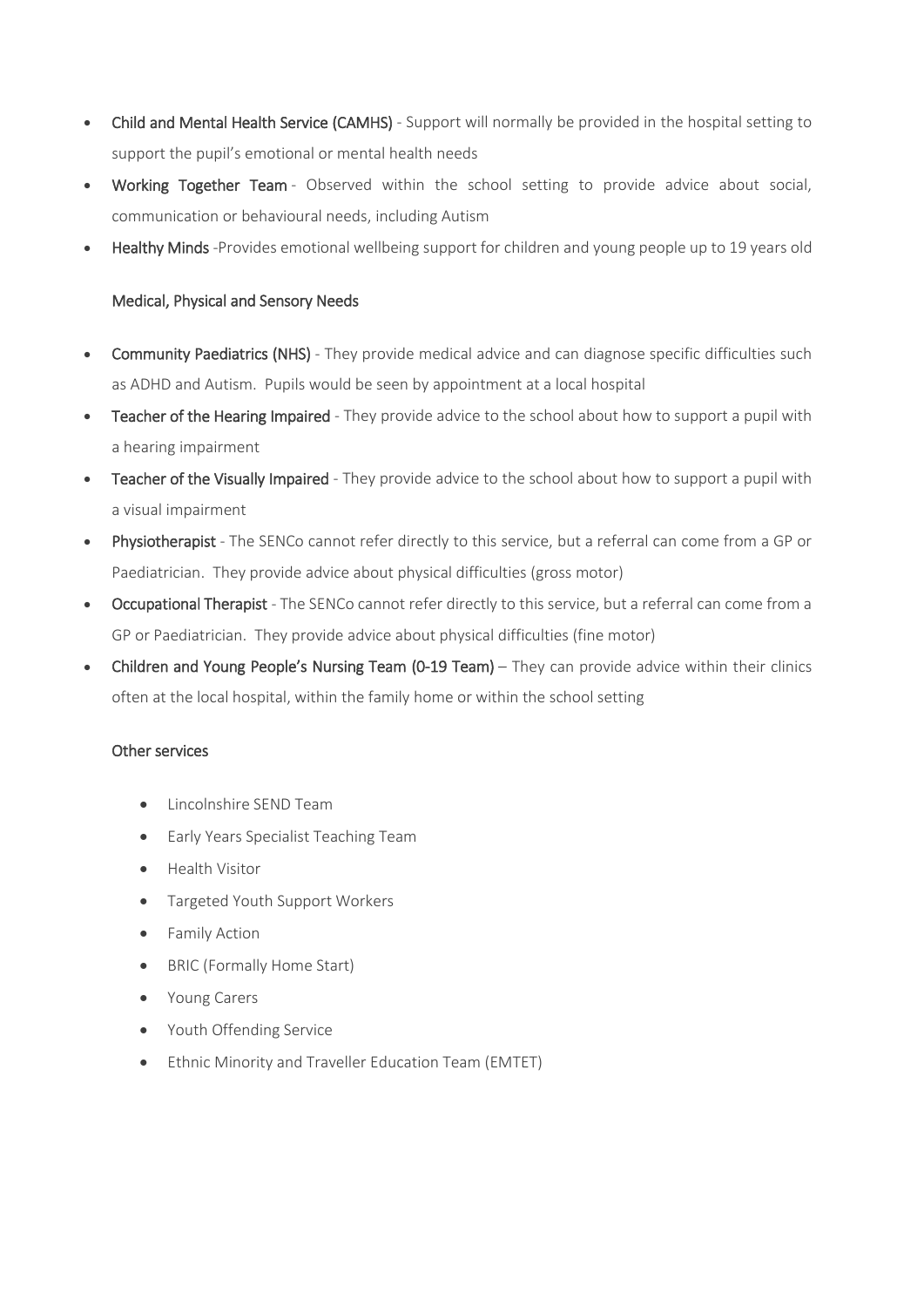# How can my family and I get support?

The SENCo will be able to advise you about what support is available both within the school and through Outside Agencies. In most cases the SENCo can make a direct referral to the professionals that you need in order to get advice or help.

In some cases where the help is not educational, the SENCo will need to complete an 'Early Help Assessment' form to identify the help that you or your child need. In some cases this could lead to family support from an Early Help Worker.

If you need specific support for your child's special educational needs and/or disability there are other services which can help you:

- Lincolnshire Parent Carer Forum[: https://www.lincspcf.org.uk](https://www.lincspcf.org.uk/)
- LIAISE: [https://www.lincolnshire.gov.uk/directory-record/65012/liaise-information-advice](https://www.lincolnshire.gov.uk/directory-record/65012/liaise-information-advice-and-support-service)[and-support-service](https://www.lincolnshire.gov.uk/directory-record/65012/liaise-information-advice-and-support-service)
- IPSEA (Independent Parental Special Education Advice): [https://www.ipsea.org.uk](https://www.ipsea.org.uk/)

# What is the Local Authority's Local Offer?

Every Local Authority has to publish a 'Local Offer' on it's website, which outlines all the support available to children, young people and their families who have or may have special educational needs and/or disabilities. This is where to find Lincolnshire's Local Offer:

#### <https://lincolnshire.fsd.org.uk/kb5/lincs/fsd/home.page>

# How will you involve me and my child in making decisions?

#### **Discussion**

If any member of staff has a concern about your child, and thinks that they are finding it difficult to learn compared with other children in their class, then they will discuss their concerns with the SENCo. If the conclusion is that your child may have special educational needs, either the class teacher or SENCo will discuss these concerns with you and together you will decide the best course of action. This will normally be to place your child on our Special Educational Needs Register and to provide extra support to help them.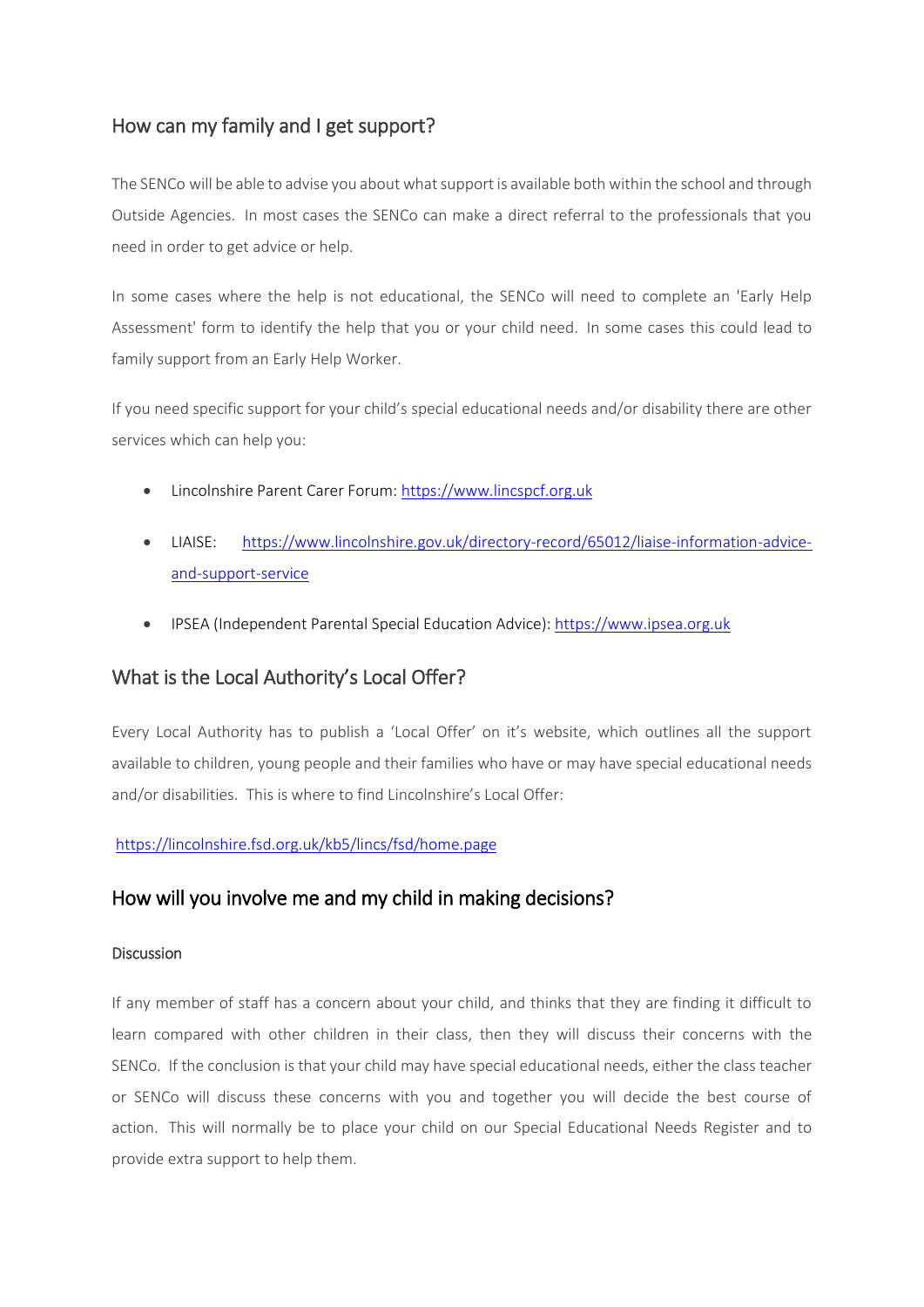#### Meetings

We will formally discuss the progress of your child with you, three times a year, each long term at parent consultations. However if there are any concerns in between these points, then we will hold informal discussions with you. This could be with the class teacher/key worker or SENCo.

If an Outside Agency is supporting your child and providing advice, then we may ask to hold further meetings with you to listen to advice and to plan next steps.

If we have any meetings with you or have to complete any paperwork, we will ask your child how they think they are getting on so that their views are heard and taken into account. If appropriate, we encourage children to attend meetings so that their views can be heard by everyone, but if not, then we will gather their views beforehand to share at the meeting.

#### Individual Education Plans

If we have identified that your child has special educational needs (SEN) we will produce an Individual Education Plan (IEP) for them and share this with you and your child at parent consultations. The Individual Education Plan will identify the following things:

- Your child's strengths and interests
- Areas that your child finds difficult
- What the school is going to do to help your child e.g. strategies and interventions
- The targets that we would like your child to achieve over the term

The Individual Education Plan will be updated three times a year to make sure that it is still up to date and effective.

### How will you assess and review the progress that my child is making?

Our school follows a 'Graduated Approach' using a four part cycle of; assess, plan, do review. The class teacher/ key worker will regularly be assessing the pupils' needs and where a child has special educational needs and/or a disability, they will work with the SENCo. Teacher assessments will draw on the following:

• The teacher's assessment and knowledge of your child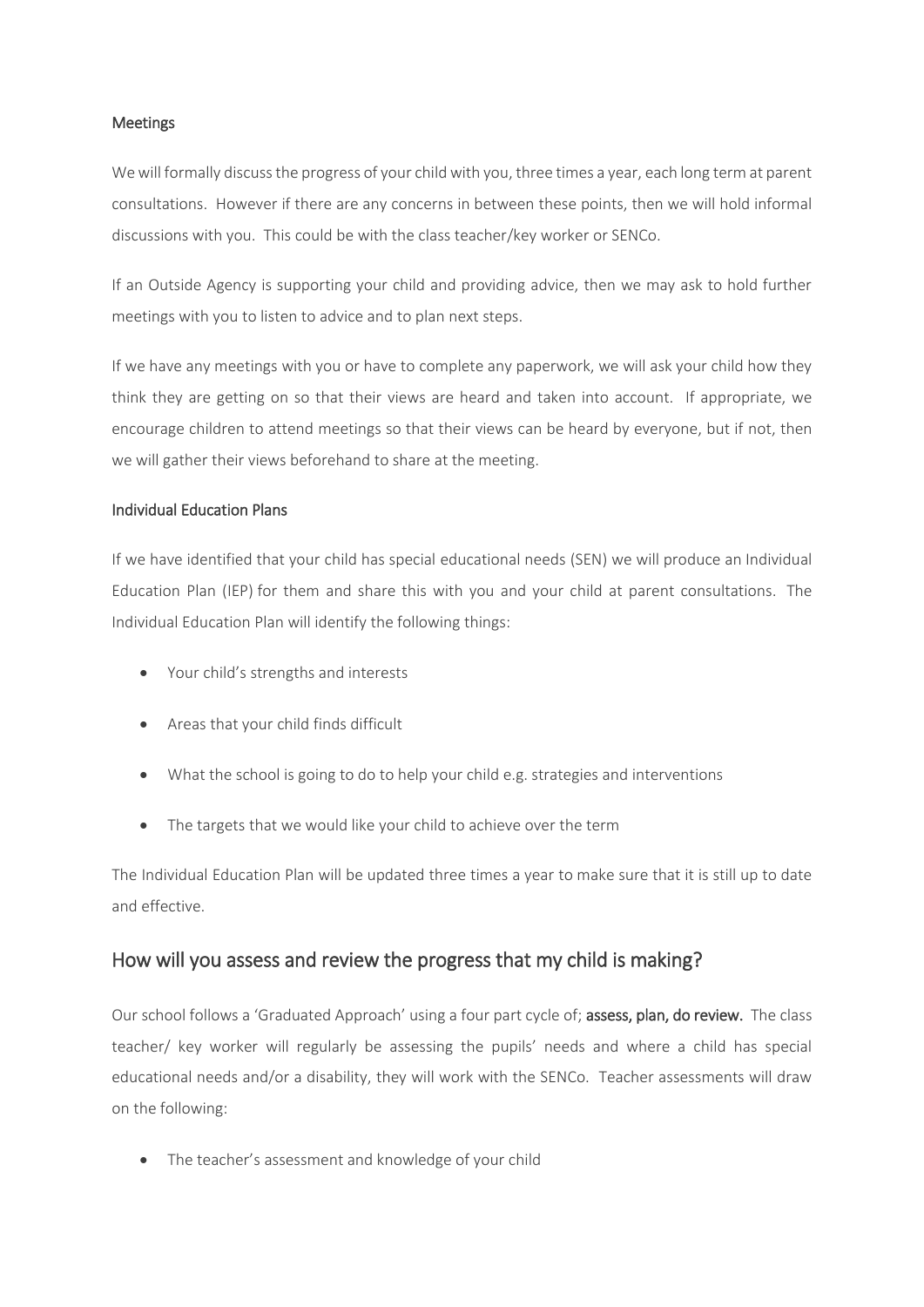- Your child's previous progress, attainment and behaviour
- Your child's development in comparison to their peers and national data
- Your views and your child's views
- Where appropriate, any assessments or advice from Outside Agencies

Most teacher assessments will take place three times a year but could be more frequent. Teacher assessments will also help us to review the effectiveness of the support and interventions identified on your child's Individual Education Plan and the impact that it is having upon your child's progress.

### What is an EHCP (Education, Health and Care Plan)?

If a child has significant special educational needs and the school has exhausted its provision and Outside Agency support, but the child is still not making progress, a request can be made to the Local Authority for an Education, Health and Care Needs Assessment. If awarded, an EHCP is a legal document which identifies the child's needs and the provision that that school must put in place to support them. The support identified on the plan, is much more significant than that routinely available to the school for other pupils with SEN.

# How can I get an Education, Health and Care Plan for my child and how long does it take?

The following people can make a request to the Local Authority for an Education, Health and Care Needs Assessment; the parent, the school, your GP or an Outside Agency supporting the child. If anyone other than the school makes the request, the Local Authority will still ask the school for detailed information about your child. However the request is made, the Local Authority will want to see as much evidence as possible about your child's needs, what has been put in place to help them and what impact the support has had on your child's progress. The process takes 20 weeks. Not all children will be successful in their requests for an EHC needs assessment if the Local Authority judges that their needs can be met through the school's normal reasonable adjustments.

#### What is early Years Inclusion Funding?

If a child in nursery has significant special educational needs and the nursery setting has exhausted its provision and Outside Agency support and the child is still not making progress, a request can be made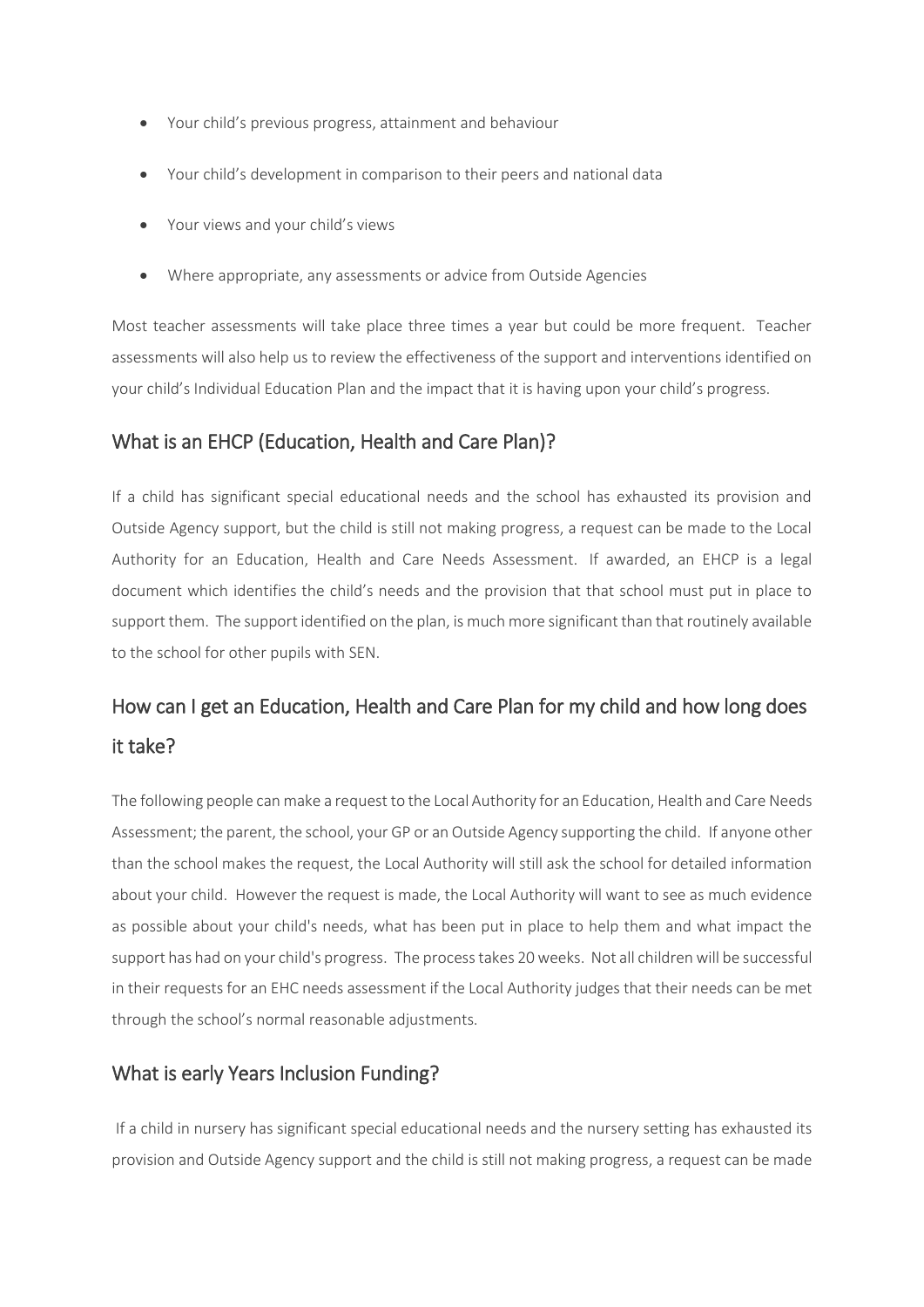to the Local Authority for Inclusion Funding. This funding can be used to provide additional support to enable a child make progress.

# How will you support my child when they move from one phase of education to another? E.g. Nursery to school, primary school to secondary school

#### Entry into Nursery

If your child starts their education journey in our nursery setting, the staff in the setting will seek to build a strong relationship with parents/carers and will listen to any concerns that families raise at this time. They will receive information from other outside agencies who may already be working with your child, including information from the 2 Year check and this will help them build a holistic picture of your child.

#### Entry into EYFS/Reception

If your child attends a pre-school/nursery, the SENCo there will normally inform us that your child will be joining us and that he/she has special educational needs. The SENCo at our school will then attend any meetings at the pre-school before they start school, so that we have a clear picture of your child's needs and what support they might need when they join us. If any support is needed, we will try to have it in place as soon as they start, for example any training or equipment. The SENCo will also speak with outside agencies involved to make sure that any advice is in place.

If your child has significant needs, they may need some extra visits to our EYFS/Reception class in addition to those already provided.

#### Joining school at other times, e.g. mid-year

If your child joins our school at any other time in their school life and they have special educational needs, their previous school should send us all their pupil information. We will then initially rely on the information that they send us. It would be useful if you could tell us all about your child and their needs too. The information from the previous school should tell us what support has already been in place. We will use this information as a starting point, and try to provide similar support within a short space of time. If Outside Agencies are involved, the SENCo will contact them so that they continue to support your child in our school. This will often be through a review meeting to which you will be invited.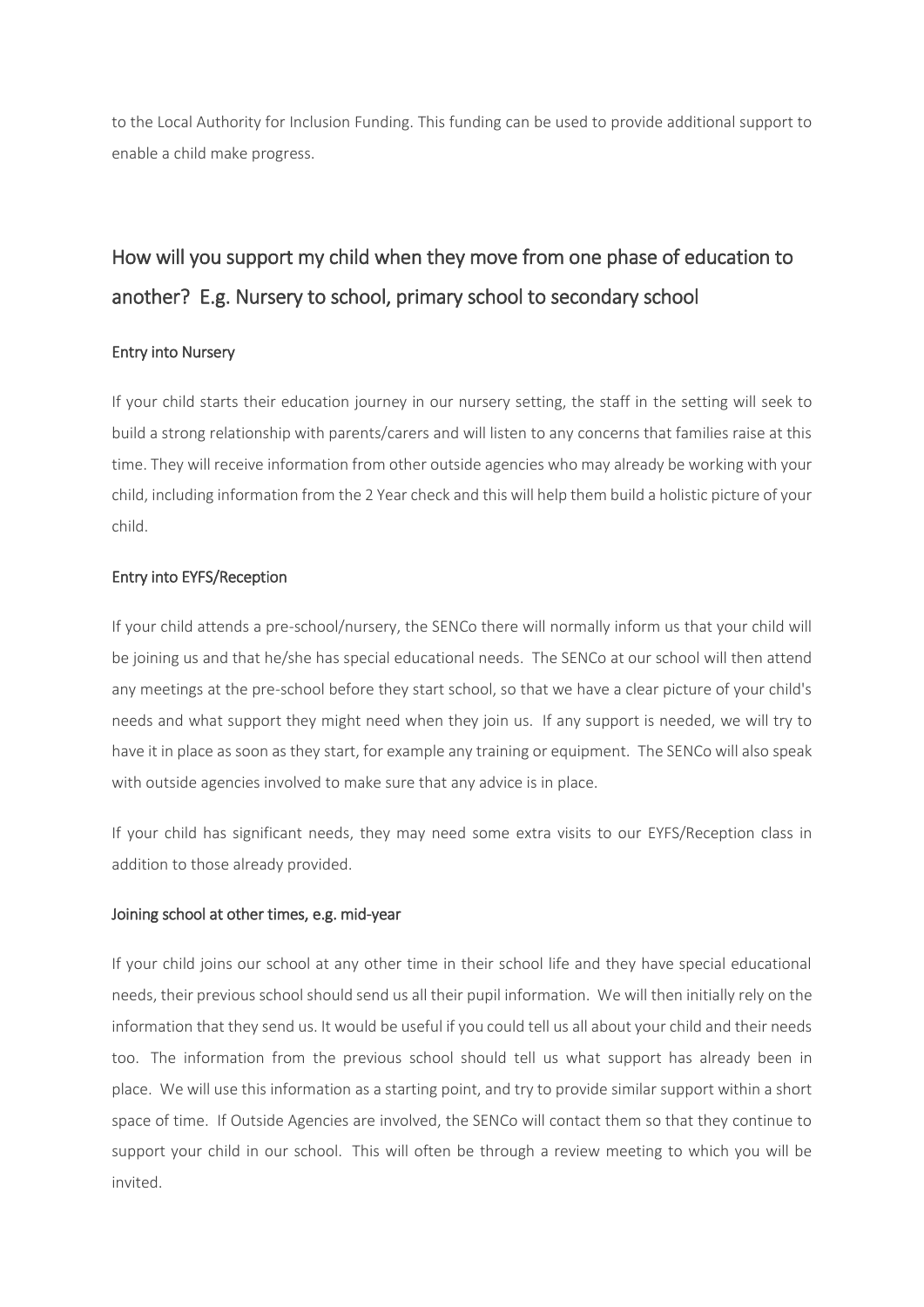#### Moving from one class to another

When your child moves from one year group to another, the two teachers (current and new) meet together to discuss each pupil. The current teacher will pass on any significant information to the new class teacher so they are kept fully informed. All paperwork and any Outside Agency reports are passed on to the new teacher so that they have a full understanding of your child, their needs and what support needs to be in place to help them. The SENCo will also ensure that new teachers and support staff are informed about your child's needs so that there is a smooth transition between classes and support continues as soon as your child starts in their new class in the new academic year.

#### Moving to another Primary School

If your child moves to a new school for any reason mid-year, once we have been informed that they are on roll at their new school, we will send on any relevant paperwork, including documents such as Individual Education Plans and Outside Agency reports. The new school will then have all the relevant information needed to put support in place as soon as your child joins them. It is always helpful for you to also keep the new school staff informed and to make sure that they have received the paperwork from us.

#### Moving to Secondary School

The SENCo at our school meets with all the secondary school SENCos during the final term of Year 6 to inform the new SENCo of all pupils with special educational needs and/or disabilities joining their school. Details of your child's needs will be passed on to the new SENCo, along with details of what support has been in place at our school to help them. Our SENCo passes on information about any Outside Agencies that have been supporting your child and all SEN paperwork is passed on, including documents such as Individual Education Plans and Outside Agency reports. The receiving secondary school will then have all the relevant information needed to put support in place as soon as your child joins them in Year 7.

In some cases, the SENCo may arrange for extra transition visits to the secondary school or arrange an individual meeting for the primary school staff, secondary school staff, you and your child to meet if there is very detailed information to share.

# What are the arrangements if my child has special educational needs and/or a disability and they are also a 'Children in Care (CIC)' child?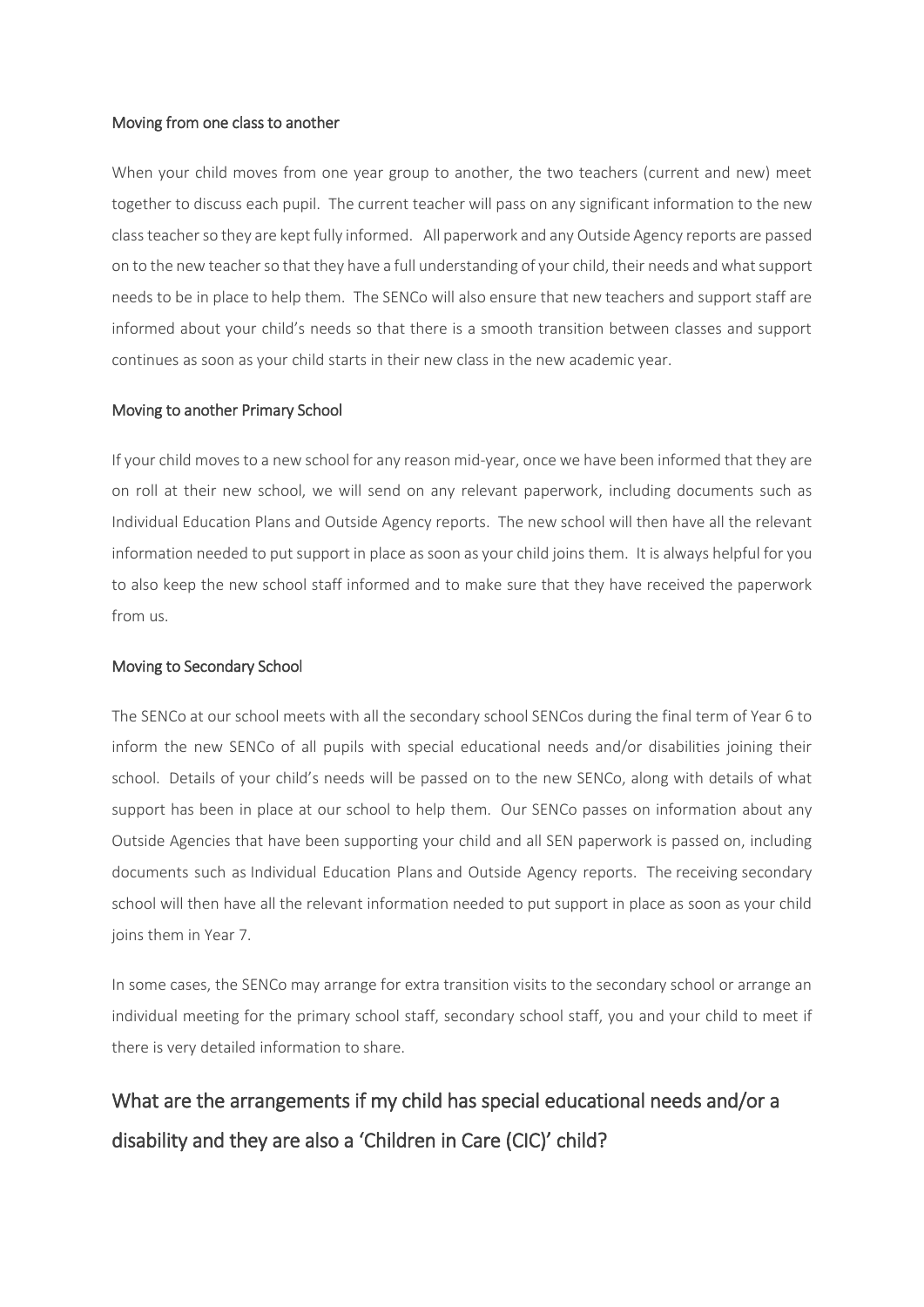If your child is in the care of the local authority child and they also have SEN and/or a disability, we will support them in exactly the same way as a pupil who has SEN and/or a disability who is not in the care of the local authority.

The only difference will be, that the SENCo and Designated Teacher (responsible for Looked After pupils) will work closely together to ensure that there is a joined up approach between any SEN meetings/support and any Social Care meetings/support to ensure that families and children are not having to repeat information and attend an excessive amount of meetings. Sharon Humphreys is the Designated Teacher at school.

# What policies does the school have which are related to special educational needs and disabilities and where do I find them?

Our school has several policies which outline how we support pupils with special educational needs and/or disabilities. They can all be found on our school website in the 'SEN' section:

- SEN Information Report (this document)
- Special Educational Needs and Disability (SEND) Policy
- **•** Accessibility Plan
- **•** Equality Policy
- Supporting Pupils with Medical Conditions Policy
- Behaviour Policy

# How do I make a complaint if I am not happy?

Complaints about SEN provision in our school should be made to the class teacher/key worker in the first instance, then the SENCo and finally the Headteacher. You could also seek further advice from the Governor with responsibility with SEN, via the Clerk to Governors.

The parents of pupils with disabilities have the right to make disability discrimination claims to the firsttier SEND tribunal if they believe that the school has discriminated against their child. They can make a claim about alleged discrimination regarding:

Exclusions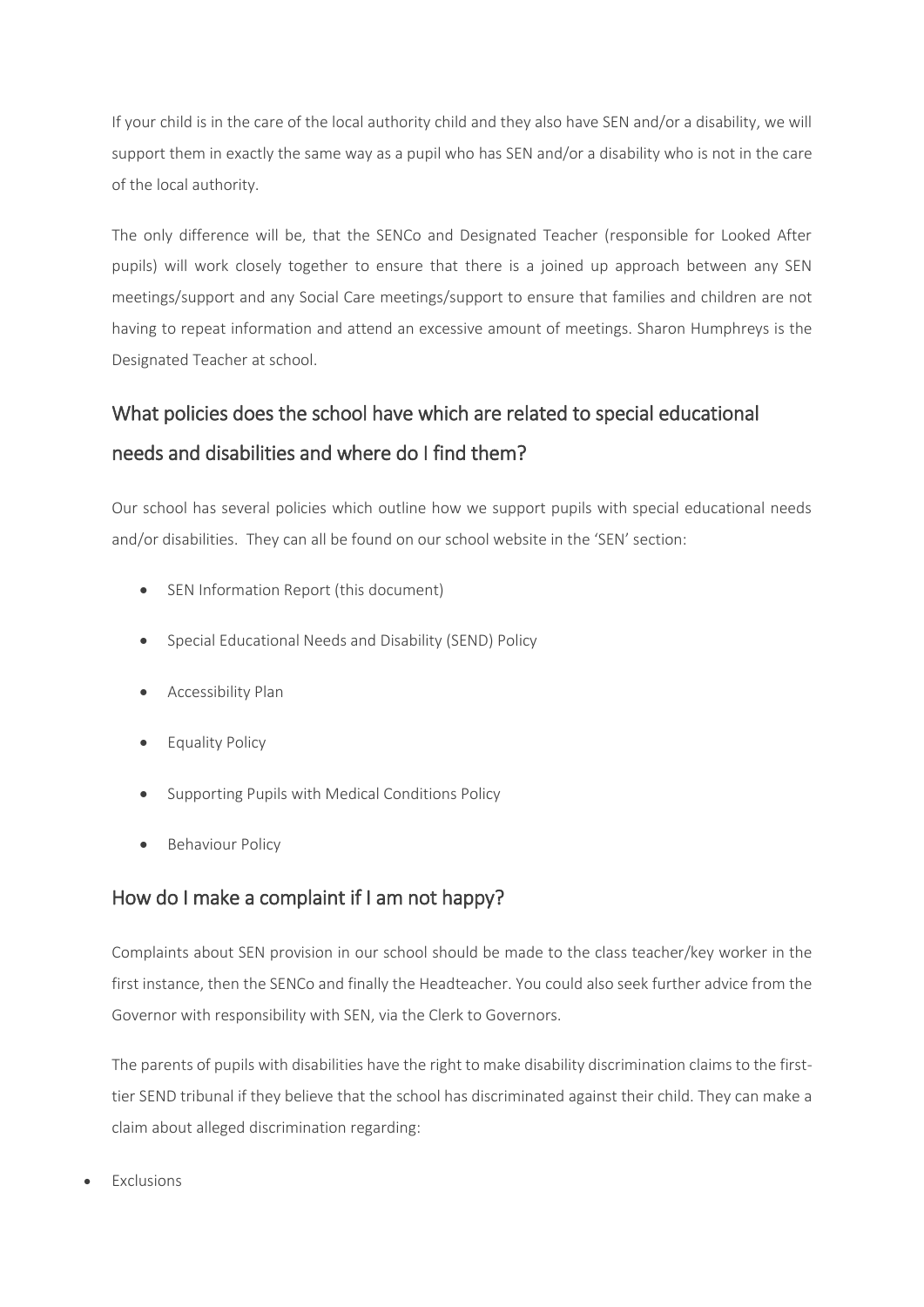- Provision of education and associated services
- Making reasonable adjustments, including the provision of auxiliary aids and services

In this instance, you could contact:

IPSEA (Independent Parental Special Education Advice) <https://www.ipsea.org.uk/>

Lincolnshire Parent Carer Forum [www.lincspcf.org.uk](http://www.lincspcf.org.uk/)

LIAISE – [liaise@lincolnshire.gov.uk](mailto:liaise@lincolnshire.gov.uk)

### What does all the jargon mean?

Please see below the different words and abbreviations that we use in school:

- SEND Special Educational Needs and Disability
- SEN Special Educational Needs
- SENCo Special Educational Needs Co-ordinator, the person responsible for leading and managing how the school meets the needs of pupils with SEND
- Individual Education Plan the plan that identifies how the school will support a child with special educational needs and/or disabilities
- Outside Agencies Any professional from an agency or service who provides advice to the school and family
- Transitions A change or transfer from one school or class to another
- Provision Any extra help, support or equipment that a child receives
- Health Care Plan This is a document which describes any significant medical conditions that a child may have which requires special medication or adjustments.
- EYFS Early Years Foundation Stage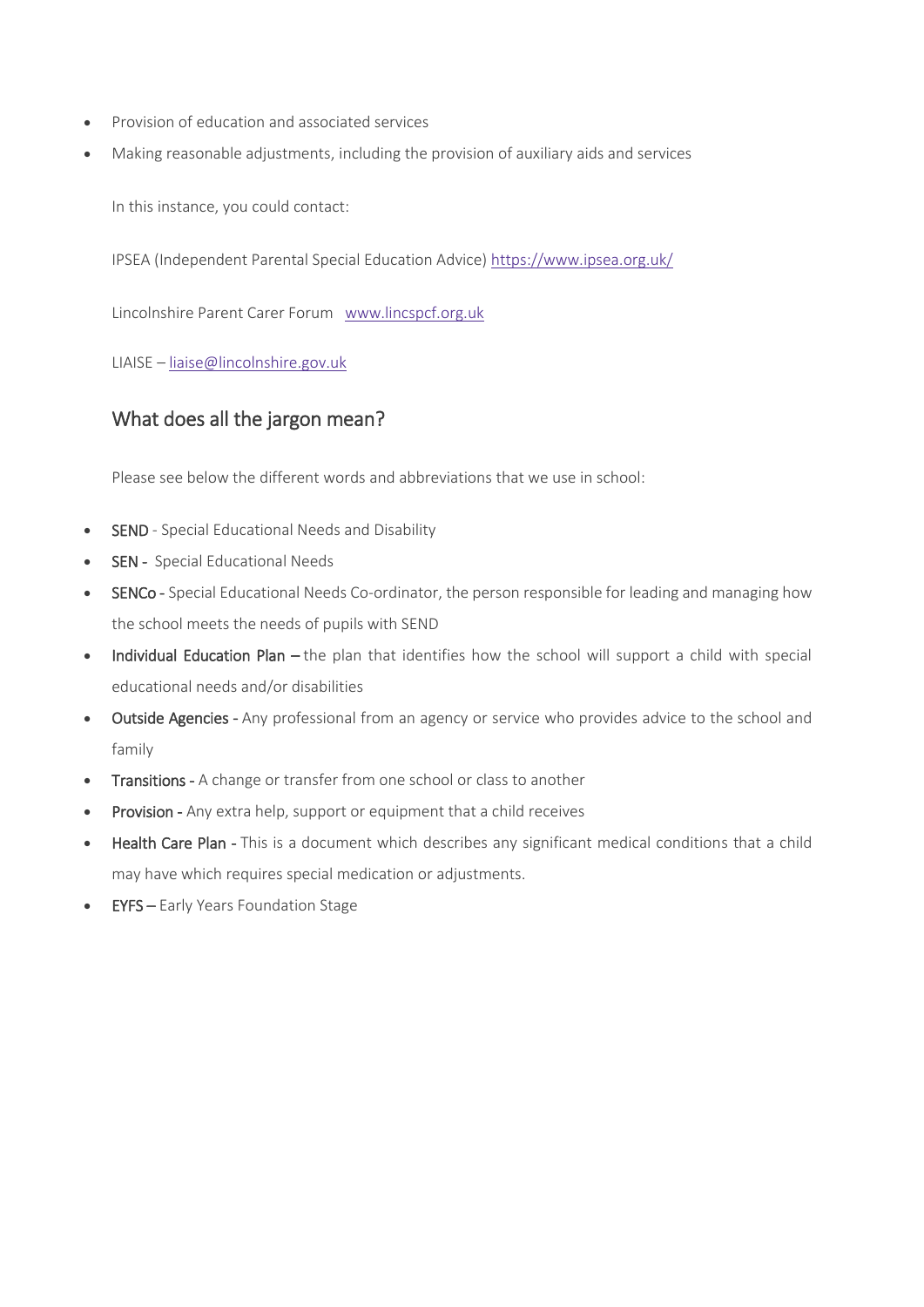Appendix 1

| <b>Cognition and Learning</b>                                                                                                                                                                                                                                                                                                                                                                                                                                                                                                                                                                                                                                                                                                                                                                                                                                                                                                                                                                                                                                                                                                                                                                                                                                                                                                                                                                                                                                                                                                                                                                                                                                                                                                                                                                                                                                                                                                                                                                                                                                                                                                                                                                                                                                                                                                                                                                            |                                                                                                                                                                                                                                                                                                  |  |  |  |
|----------------------------------------------------------------------------------------------------------------------------------------------------------------------------------------------------------------------------------------------------------------------------------------------------------------------------------------------------------------------------------------------------------------------------------------------------------------------------------------------------------------------------------------------------------------------------------------------------------------------------------------------------------------------------------------------------------------------------------------------------------------------------------------------------------------------------------------------------------------------------------------------------------------------------------------------------------------------------------------------------------------------------------------------------------------------------------------------------------------------------------------------------------------------------------------------------------------------------------------------------------------------------------------------------------------------------------------------------------------------------------------------------------------------------------------------------------------------------------------------------------------------------------------------------------------------------------------------------------------------------------------------------------------------------------------------------------------------------------------------------------------------------------------------------------------------------------------------------------------------------------------------------------------------------------------------------------------------------------------------------------------------------------------------------------------------------------------------------------------------------------------------------------------------------------------------------------------------------------------------------------------------------------------------------------------------------------------------------------------------------------------------------------|--------------------------------------------------------------------------------------------------------------------------------------------------------------------------------------------------------------------------------------------------------------------------------------------------|--|--|--|
| <b>High Quality Teaching (All Pupils)</b><br>Enhanced Provision – narrowing the gap                                                                                                                                                                                                                                                                                                                                                                                                                                                                                                                                                                                                                                                                                                                                                                                                                                                                                                                                                                                                                                                                                                                                                                                                                                                                                                                                                                                                                                                                                                                                                                                                                                                                                                                                                                                                                                                                                                                                                                                                                                                                                                                                                                                                                                                                                                                      | <b>SEN Support</b>                                                                                                                                                                                                                                                                               |  |  |  |
| Pupil's name and eye contact established before giving<br>$\ddot{\psi}$<br>❖<br>Group literacy intervention<br>❖<br>❖<br>Group numeracy intervention<br>instructions<br>Clear and simple instructions, breaking down longer<br>First Class@number<br>❖<br>❖<br>instructions into one step at a time<br>Success@arithmetic<br>❖<br>❖ Check understanding of vocabulary used - Clarify, display<br>HFW games/spelling practice groups<br>❖<br>and refer back to new and/or difficult vocabulary<br>Phonics intervention<br>❖<br>❖<br>Pre-teach vocabulary<br>❖<br>Reading comprehension intervention<br>❖<br>❖<br>Check for understanding by asking the child to<br>1-1 reading practice with CT, TA, Students, parents<br>❖<br>❖<br>❖<br>repeat/explain to a response partner or adult<br>Pre-teaching e.g. key vocabulary, skills, knowledge to<br>❖<br>❖<br>Lots of adult modelling<br>ensure confidence and understanding during lessons<br>❖<br>Fluid intervention following lesson to 'plug gaps'<br>Provide writing frames<br>❖<br>❖<br>❖<br>Use of visual timetables<br>Memory games and activities<br>❖<br>❖<br>Ask child/adult supporting child to jot down key<br>Visual and tracking exercises suggested by Visual Stress<br>$\frac{1}{2}$<br>❖<br>points/instructions<br>clinic e.g. Rainbow Readers tracking exercises<br>Give the child thinking time before response is needed<br>Visual cues and prompts, key vocabulary<br>❖<br>displayed/available, working walls, word mats<br>❖ Collaborative working opportunities - mixed ability<br>pairs/talk partners<br>Repetition, overlearning and reinforcement of skills<br>❖<br>Tasks simplified or extended (differentiation)<br>❖<br>Alternate methods of recording work e.g. mind mapping,<br>❖<br>video or audio recording, posters, dictation to peer/adult,<br>use of ICT<br>Pencil grips, writing boards, harder pencils<br>❖<br>Use of coloured backgrounds (try to avoid white as much<br>❖<br>as possible) on IWB, photocopying<br>Avoid black pen on whiteboard, use blue or green instead<br>❖<br>Multi-sensory approach to learning<br>❖<br>Seat child at front of class near to whiteboard<br>❖<br>Provide individual copy of resources<br>❖<br>Provide individual whiteboard to make notes and reduce<br>$\frac{1}{2}$<br>copying from board<br>Provide titles, learning objectives etc. to avoid excessive<br>❖<br>writing | Precision Teaching for literacy and numeracy key<br>facts<br>❖ Alphabet Arc - multi-sensory intervention for<br>spelling<br>❖ Sound Linkage<br>Paired Reading<br>Word Hornet<br>Word Wasp<br>Plus 1 and Power of 2 maths coaching<br>❖ SOS Spelling<br>Lucid Memory Intervention<br>❖ Toe by Toe |  |  |  |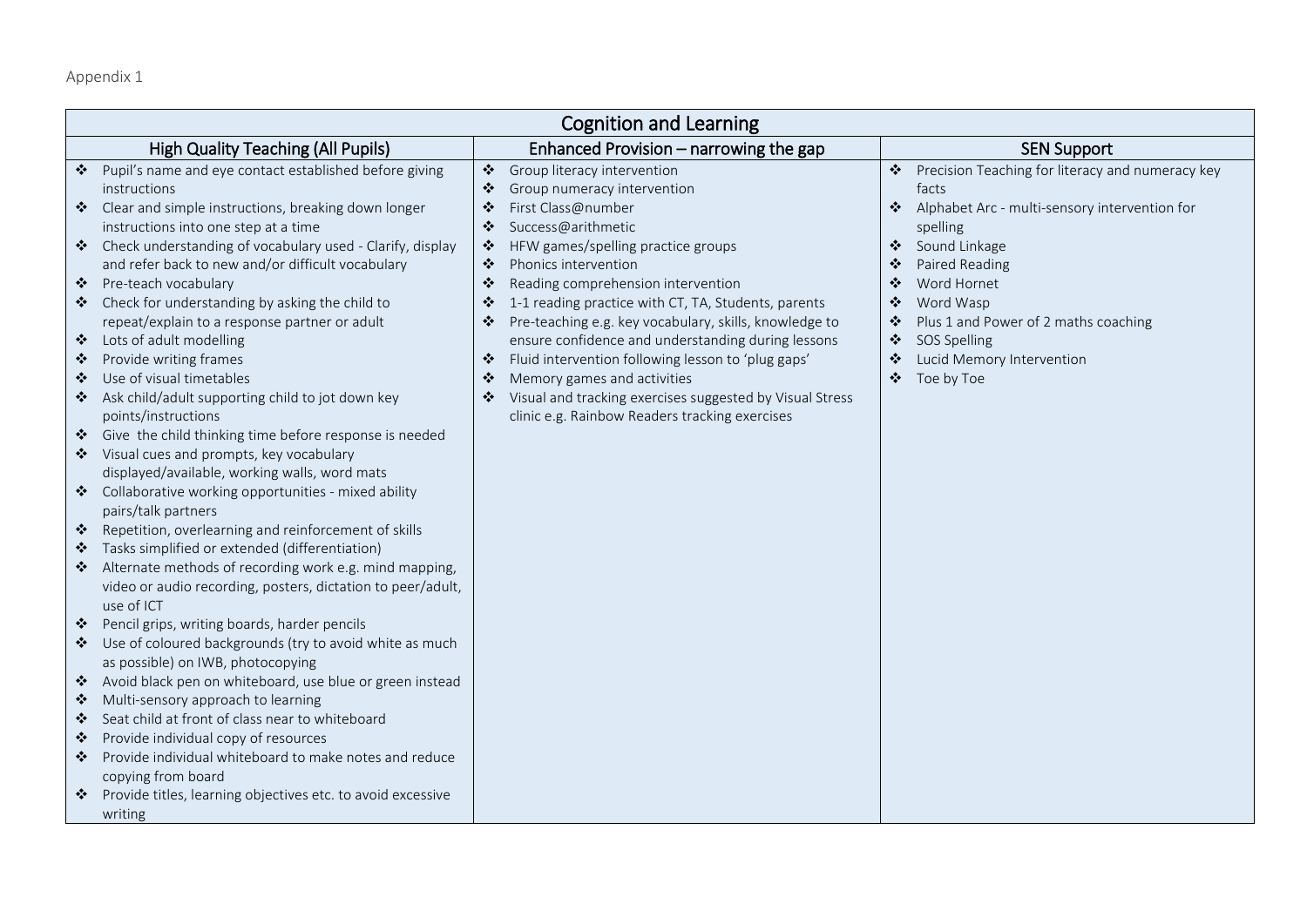| <b>Communication and Interaction</b>                                                                                                                                                                                                                                                                                |  |  |  |  |
|---------------------------------------------------------------------------------------------------------------------------------------------------------------------------------------------------------------------------------------------------------------------------------------------------------------------|--|--|--|--|
| <b>SEN Support</b>                                                                                                                                                                                                                                                                                                  |  |  |  |  |
| Individualised SALT programme<br>Individual vocabulary wordbook<br>Colourful Semantics programme<br>Personalised Social Stories to support the child with<br>how to respond in different situations<br>Now/Next approach to break lessons into smaller<br>chunks<br>Now/Next approach to model task and then reward |  |  |  |  |
|                                                                                                                                                                                                                                                                                                                     |  |  |  |  |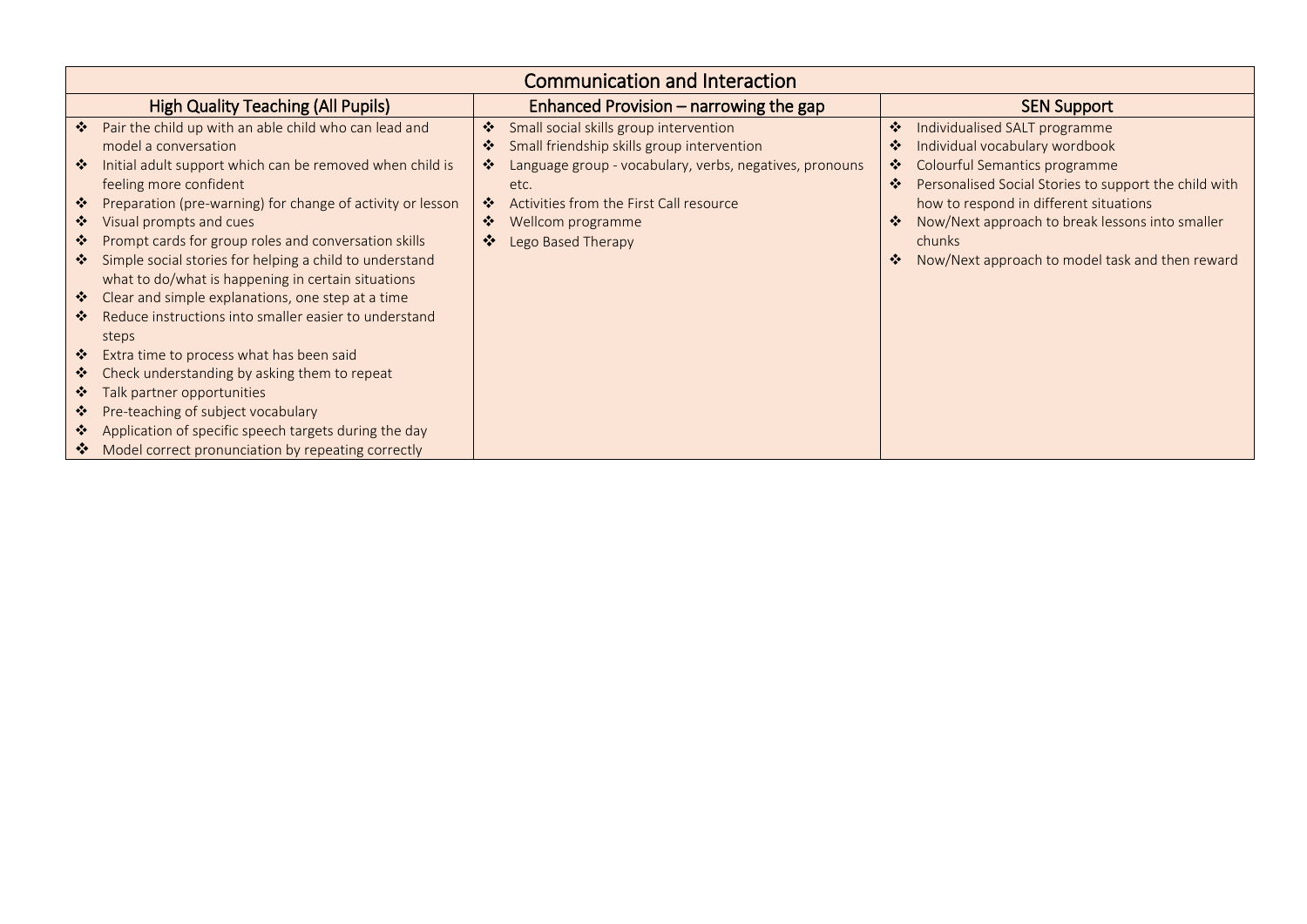| Social, Emotional and Mental Health                                                                                                                                                                                                                                                                                                                                                                                                                                                                                                                                                                                                                                                                                                                                                              |                                                                                      |                                                                                                                                                                                    |  |                                                                                                                                                                                                                                                                                                                                                                                                                                                                                                                                                                                                                                                        |
|--------------------------------------------------------------------------------------------------------------------------------------------------------------------------------------------------------------------------------------------------------------------------------------------------------------------------------------------------------------------------------------------------------------------------------------------------------------------------------------------------------------------------------------------------------------------------------------------------------------------------------------------------------------------------------------------------------------------------------------------------------------------------------------------------|--------------------------------------------------------------------------------------|------------------------------------------------------------------------------------------------------------------------------------------------------------------------------------|--|--------------------------------------------------------------------------------------------------------------------------------------------------------------------------------------------------------------------------------------------------------------------------------------------------------------------------------------------------------------------------------------------------------------------------------------------------------------------------------------------------------------------------------------------------------------------------------------------------------------------------------------------------------|
| <b>High Quality Teaching (All Pupils)</b>                                                                                                                                                                                                                                                                                                                                                                                                                                                                                                                                                                                                                                                                                                                                                        |                                                                                      | Enhanced Provision – narrowing the gap                                                                                                                                             |  | <b>SEN Support</b>                                                                                                                                                                                                                                                                                                                                                                                                                                                                                                                                                                                                                                     |
| Clear whole school behaviour policy to be followed<br>Reinforcement of rules - visual prompts to support<br>❖<br>Consistent use of rewards and sanctions<br>❖<br>A range of opportunities for social and emotional<br>❖<br>circle time<br>Social seating and proximity to teacher<br>❖<br>❖<br>Positive praise<br>Time out systems within the classroom and beyond<br>❖<br>Structured routines and clear guidelines<br>❖<br>Calming/Self-regulation strategies e.g. colouring<br>❖<br>activities, soft toys, playdough<br>Movement breaks<br>$\cdot$<br>Use of calming or fiddle toys<br>❖<br>Own designated carpet/seating space<br>❖<br>Use of sand timer to provide visual cues and limit on<br>❖<br>activities<br>Individual reward systems<br>$\ddot{\bullet}$<br>Restorative Practice<br>❖ | ❖<br>❖<br>❖<br>development e.g. buddy systems, friendship strategies,<br>❖<br>❖<br>❖ | Attachment object (keeping in mind)<br>Regular, short sensory breaks<br>Talk About intervention<br>Socially Speaking intervention<br><b>Sensory Circuits</b><br>Lego Based Therapy |  | Identified key attachment figure/s<br>$\frac{1}{2}$<br>1:1 mentoring time<br>❖<br>Access to time out area or distraction free<br>❖<br>environment when required<br>Use of De-escalation plan<br>❖<br>Personalised Social Stories to support the child with<br>❖<br>how to respond in different situations<br>Now/Next approach to break lessons into smaller<br>chunks<br>Now/Next approach to model task and then reward<br>Personal visual timetable<br>❖<br>Designated work space with possible screen to<br>prevent distractions<br>Incredible 5-point Scale activities<br><b>Stress Bucket activities</b><br>❖<br>Bespoke Therapeutic Counselling |
|                                                                                                                                                                                                                                                                                                                                                                                                                                                                                                                                                                                                                                                                                                                                                                                                  |                                                                                      |                                                                                                                                                                                    |  |                                                                                                                                                                                                                                                                                                                                                                                                                                                                                                                                                                                                                                                        |